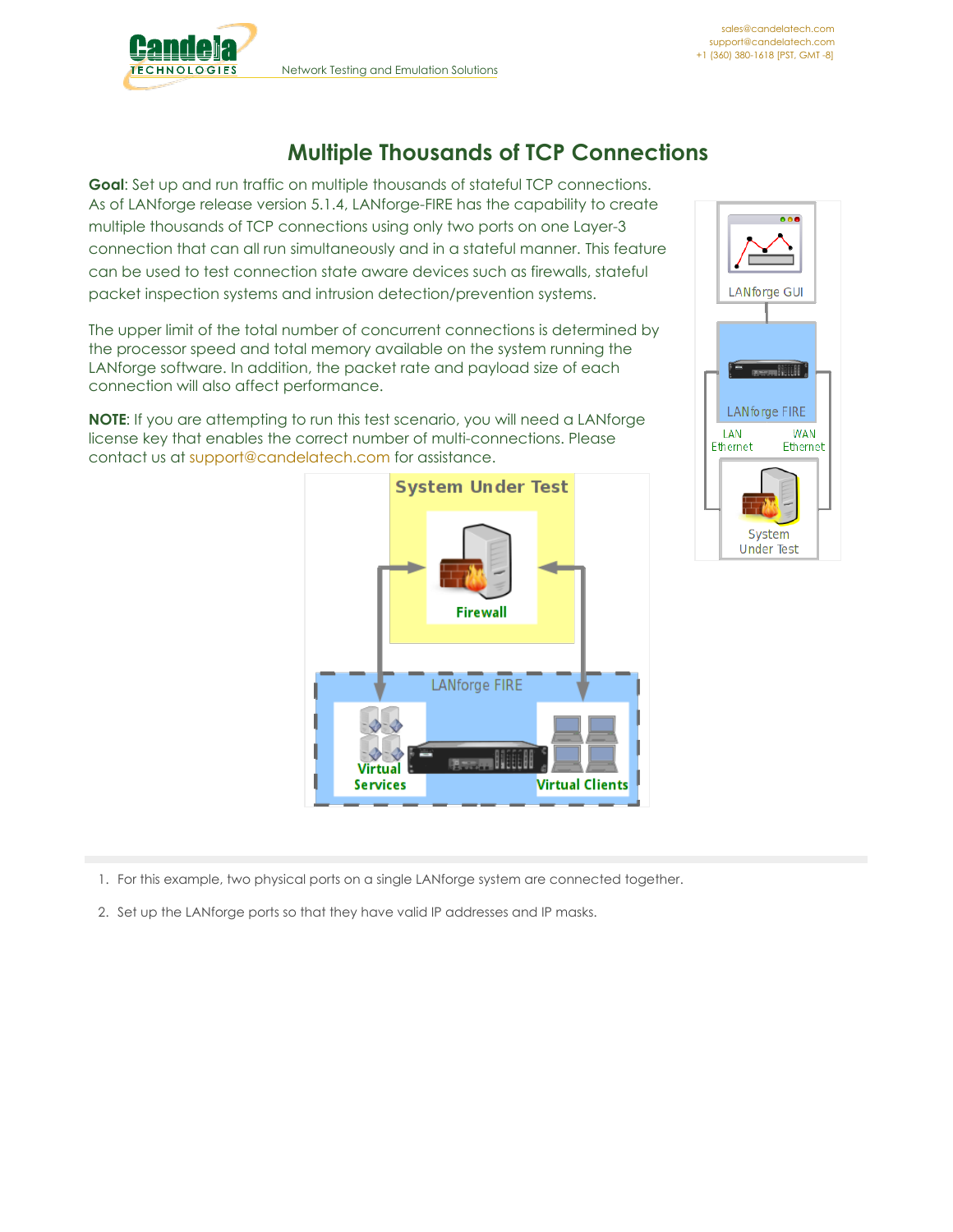A. Using the LANforge GUI, go to the Port Manager tab.

| $\left  \frac{d}{2} \right $ |                                                                                                                                                  |                    |                                                 |                                    |                                            |               | LANforge Manager Version(5.3.3)                    |                  |                        |          |                                       |                          | $\Box$ e $\bm{\kappa}$   |
|------------------------------|--------------------------------------------------------------------------------------------------------------------------------------------------|--------------------|-------------------------------------------------|------------------------------------|--------------------------------------------|---------------|----------------------------------------------------|------------------|------------------------|----------|---------------------------------------|--------------------------|--------------------------|
| Control                      |                                                                                                                                                  |                    | Reporting Tear-Off Info                         | Plugins                            |                                            |               |                                                    |                  |                        |          |                                       |                          |                          |
|                              |                                                                                                                                                  |                    |                                                 |                                    |                                            |               | <b>Stop All</b>                                    |                  | <b>Restart Manager</b> |          | <b>Refresh</b>                        |                          | <b>HELP</b>              |
| File-IO                      |                                                                                                                                                  |                    | Generic                                         |                                    |                                            |               |                                                    |                  | <b>Alerts</b>          |          |                                       |                          |                          |
| <b>Status</b>                |                                                                                                                                                  | Layer-4<br>Laver-3 | <b>L3 Endps</b>                                 | <b>Test Mgr</b><br><b>VoIP/RTP</b> | <b>Test Group</b><br><b>VolP/RTP Endps</b> |               | <b>Resource Mgr</b><br>Armageddon                  | <b>Event Log</b> | WanLinks               | Port Mgr | <b>Messages</b><br><b>Attenuators</b> | <b>Collision-Domains</b> |                          |
|                              |                                                                                                                                                  |                    |                                                 |                                    |                                            |               |                                                    |                  |                        |          |                                       |                          |                          |
|                              | Disp: 192.168.100.133:0.0<br><b>Sniff Packets</b><br><b>Clear Counters</b><br><b>Delete</b><br><b>Reset Port</b>                                 |                    |                                                 |                                    |                                            |               |                                                    |                  |                        |          |                                       |                          |                          |
|                              | Rpt Timer:  medium<br><b>Modify</b><br><b>Batch Modify</b><br><b>View Details</b><br>(8 s)<br><b>Apply</b><br>Create<br>$\overline{\phantom{a}}$ |                    |                                                 |                                    |                                            |               |                                                    |                  |                        |          |                                       |                          |                          |
|                              |                                                                                                                                                  |                    |                                                 |                                    |                                            |               | All Ethernet Interfaces (Ports) for all Resources. |                  |                        |          |                                       |                          |                          |
| Port                         | Pha                                                                                                                                              | Down               | IP                                              | <b>SEC</b>                         | <b>Alias</b>                               | Parent<br>Dev | <b>RX Bytes</b>                                    | <b>RX Pkts</b>   | Pps RX                 | bps RX   | <b>TX Bytes</b>                       | <b>TX Pkts</b>           | Pp                       |
| 1.1.0                        |                                                                                                                                                  |                    | 192.168.100.1450                                |                                    | eth <sub>0</sub>                           |               | 12,349,471                                         | 125,350          | 19                     | 15.568   | 188,546,974                           | 177.232                  | ▲                        |
| 1.1.1                        |                                                                                                                                                  |                    | 0.0.0.0                                         |                                    | ethl                                       |               |                                                    |                  | $\circ$                |          |                                       |                          |                          |
| 1.1.2                        |                                                                                                                                                  |                    | 0.0.0.0                                         | lo                                 | eth <sub>2</sub>                           |               | 0                                                  | 0                | $\mathsf{o}$           |          |                                       |                          |                          |
| 1.1.3                        |                                                                                                                                                  |                    | 0.0.0.0                                         | ١O                                 | eth3                                       |               | $\Omega$                                           | 0                | ol                     |          | o                                     | 0                        |                          |
| 1.1.4                        |                                                                                                                                                  |                    | 0.0.0.0                                         | ١o                                 | eth4                                       |               | 0                                                  | 0                | $\overline{0}$         |          | o۱                                    | O                        |                          |
| 1.1.5                        |                                                                                                                                                  |                    | 0.0.0.0                                         | ١o                                 | eth <sub>5</sub>                           |               | $\Omega$                                           | 0                | ٥l                     | $\Omega$ | ٥I                                    | $\Omega$                 | $\overline{\phantom{a}}$ |
| $\left  \right $             | Ш                                                                                                                                                |                    |                                                 |                                    |                                            |               |                                                    |                  |                        |          |                                       |                          | $\mathbf{r}$             |
|                              |                                                                                                                                                  |                    | Logged in to: If1005c-is14120020:4002 as: Admin |                                    |                                            |               |                                                    |                  |                        |          |                                       |                          |                          |

B. Assign IP addresses and masks to the two ports.

| $\left  \frac{d}{dx} \right $ |                           |                                             | eth4 (If1005c-is14120020) Configure Settings |              |                          |                                                                                                       | 口回风                  |
|-------------------------------|---------------------------|---------------------------------------------|----------------------------------------------|--------------|--------------------------|-------------------------------------------------------------------------------------------------------|----------------------|
|                               |                           |                                             | <b>Port Status Information</b>               |              |                          |                                                                                                       |                      |
|                               | Current:                  | LINK-UP 10G-ED TSO GSO GRO                  |                                              |              |                          |                                                                                                       |                      |
|                               |                           |                                             |                                              |              |                          | Driver Info: Port Type: Ethernet Driver: ixqbe(4.0.1-k) Bus: 0000:02:00.1 Cur: 5GT/s x8 Max: 5GT/s x8 |                      |
|                               |                           |                                             | <b>Port Configurables</b>                    |              |                          |                                                                                                       |                      |
| Enable-                       |                           |                                             | <b>General Interface Settings</b>            |              |                          | <b>Port Rates-</b>                                                                                    | -Advert Rates-       |
| Set IF Down                   |                           |                                             |                                              |              |                          | $\bigcirc$ 10bt-HD                                                                                    | $\Box$ 10bt-HD       |
| Set MAC                       | $\Box$ Down               | Aux-Mqt                                     |                                              |              |                          | $\bigcirc$ 10bt-FD<br>$\bigcirc$ 100bt-HD                                                             | $\Box$ 10bt-FD       |
| Set TX O Len                  | $DHCP-IPv6$               | <b>M</b> DHCP Release                       | <b>DHCP Vendor ID: None</b>                  |              | $\overline{\phantom{a}}$ | $\bigcirc$ 100bt-FD<br>$\bigcirc$ 1000-FD                                                             | $\Box$ 100bt-HD      |
| Set MTU                       | $DHCP-IPv4$               | <b>Secondary-IPs</b>                        | <b>DHCP Client ID:</b>                       | None         | $\overline{\phantom{a}}$ | $@$ 10G-FD<br>$\bigcirc$ 40G-FD                                                                       | $\Box$ 100bt-FD      |
| Set Offload                   | <b>DNS Servers: BLANK</b> |                                             | Peer IP:                                     | <b>NA</b>    |                          | ○ Autonegotiate                                                                                       | $\Box$ 1000-FD       |
| Set Rate Info                 | <b>IP Address:</b>        | 172.16.0.102/24                             | <b>Global IPv6:</b>                          | AUTO         |                          |                                                                                                       | $\nabla$ 10G-FD      |
| Set PROMISC                   | <b>IP Mask:</b>           | 0.0.0.0                                     | Link IPv6:                                   | AUTO         |                          | Renegotiate                                                                                           | $\Box$ 40G-FD        |
| Set Rx-All/FCS                | Gateway IP:               | 0.0.0.0                                     | IPv6 GW:                                     | <b>AUTO</b>  |                          | Restart Xcvr                                                                                          | □ Flow-Control       |
| Set Bypass                    | Alias:                    |                                             | MTU:                                         | 1500         |                          | <b>PROMISC</b>                                                                                        | Offload-             |
| Set Bridge Info               | <b>MAC Addr:</b>          | 00:e0:ed:2c:0b:87                           | <b>TX O Len</b>                              | 1000         |                          | $\Box$ RX-ALL                                                                                         | <b>DISO Enabled</b>  |
| Set CPU Mask                  | Br Cost:                  | lgnore<br>$\overline{\mathbf{v}}$           | Priority:                                    | lignore      | $\overline{\phantom{a}}$ | $\Box$ RX-FCS                                                                                         | □ UFO Enabled        |
| -Services-                    | <b>Rpt Timer:</b>         | (8 s)<br>medium<br>$\overline{\phantom{a}}$ | Watchdog:                                    | lO.          | $\overline{\mathbf{v}}$  | $\Box$ Bypass NOW!                                                                                    | $\nabla$ GSO Enabled |
| $\Box$ HTTP                   |                           |                                             |                                              |              |                          | <b>Bypass Power-UP</b>                                                                                | □LRO Enabled         |
| $\Box$ FTP                    | <b>CPU Mask:</b>          | <b>NO-SET</b><br>÷                          | <b>WiFi Bridge:</b>                          | <b>NONE</b>  | $\overline{\phantom{a}}$ | <b>Bypass Power-DOWN</b>                                                                              | <b>☑ GRO Enabled</b> |
| RADIUS                        |                           |                                             |                                              |              |                          | □ Bypass Disconnect                                                                                   |                      |
|                               |                           |                                             |                                              |              |                          |                                                                                                       |                      |
|                               | <b>Print</b>              | <b>View Details</b>                         | Probe<br><b>Sync</b>                         | <b>Apply</b> |                          | OK.<br>Cancel                                                                                         |                      |
|                               |                           |                                             |                                              |              |                          |                                                                                                       |                      |

C. Verify the port configuration.

| $\vert \underline{\mathfrak{s}} \vert$ |                          |         |                           |                                                 |                 |              |                       |                | LANforge Manager Version(5.3.3)                    |                  |          |                        |          |                    |                 |                          | $\Box$ $\Box$ $\Box$     |
|----------------------------------------|--------------------------|---------|---------------------------|-------------------------------------------------|-----------------|--------------|-----------------------|----------------|----------------------------------------------------|------------------|----------|------------------------|----------|--------------------|-----------------|--------------------------|--------------------------|
|                                        |                          |         |                           | Control Reporting Tear-Off Info Plugins         |                 |              |                       |                |                                                    |                  |          |                        |          |                    |                 |                          |                          |
|                                        |                          |         |                           |                                                 |                 |              |                       |                | <b>Stop All</b>                                    |                  |          | <b>Restart Manager</b> |          |                    | <b>Refresh</b>  |                          | <b>HELP</b>              |
|                                        |                          |         |                           |                                                 |                 |              |                       |                |                                                    |                  |          |                        |          |                    |                 |                          |                          |
| File-IO                                |                          | Layer-4 | Generic                   |                                                 | <b>Test Mgr</b> |              | <b>Test Group</b>     |                | <b>Resource Mgr</b>                                | <b>Event Log</b> |          | <b>Alerts</b>          | Port Mgr |                    | <b>Messages</b> |                          |                          |
| <b>Status</b>                          |                          | Layer-3 |                           | <b>L3 Endps</b>                                 | <b>VoIP/RTP</b> |              | <b>VoIP/RTP Endps</b> |                | Armageddon                                         |                  |          | WanLinks               |          | <b>Attenuators</b> |                 | <b>Collision-Domains</b> |                          |
|                                        |                          |         | Disp: 192.168.100.133:0.0 |                                                 |                 |              | <b>Sniff Packets</b>  |                | <b>Clear Counters</b>                              |                  |          | <b>Reset Port</b>      |          | <b>Delete</b>      |                 |                          |                          |
|                                        | <b>Rpt Timer: medium</b> |         |                           | (8 s)<br>▼                                      |                 | <b>Apply</b> |                       |                | <b>View Details</b>                                |                  |          | Create                 |          | <b>Modify</b>      |                 | <b>Batch Modify</b>      |                          |
|                                        |                          |         |                           |                                                 |                 |              |                       |                | All Ethernet Interfaces (Ports) for all Resources. |                  |          |                        |          |                    |                 |                          |                          |
| Port                                   | Pha                      | Down    |                           | IP                                              | <b>SEC</b>      |              | <b>Alias</b>          | Parentl<br>Dev | <b>RX Bytes</b>                                    | <b>RX Pkts</b>   |          | Pps RX                 | bps RX   | <b>TX Bytes</b>    |                 | <b>TX Pkts</b>           | Pp                       |
| 1.1.0                                  |                          |         |                           | 192.168.100.1450                                |                 |              | eth <sub>0</sub>      |                | 13,102,598                                         | 132,901          |          | 13                     | 11,151   | 191,921,694        |                 | 182,089                  | ▲                        |
| 1.1.1                                  |                          |         | 0.0.0.0                   |                                                 |                 |              | eth1                  |                |                                                    |                  | Ω        | 0                      |          |                    |                 |                          |                          |
| 1.1.2                                  |                          |         | 0.0.0.0                   |                                                 |                 |              | eth <sub>2</sub>      |                |                                                    |                  | 0        | 0                      |          |                    |                 |                          |                          |
| 1.1.3                                  |                          |         | 0.0.0.0                   |                                                 | 0               |              | eth3                  |                |                                                    |                  | 0        | 0                      |          |                    |                 | O                        |                          |
| 1.1.4                                  |                          |         |                           | 172.16.0.102                                    | lo.             |              | eth4                  |                | 0                                                  |                  | $\Omega$ | $\overline{0}$         | $\Omega$ |                    | 680             | 8 <sup>1</sup>           |                          |
| 1.1.5                                  |                          |         |                           | 172.16.0.103                                    | ١o              |              | eth5                  |                | $\overline{0}$                                     |                  | $\Omega$ | $\overline{0}$         | $\Omega$ |                    | 680             | $\lvert 8 \rvert$        | $\overline{\phantom{a}}$ |
| $\blacksquare$                         |                          |         |                           |                                                 |                 |              |                       |                |                                                    |                  |          |                        |          |                    |                 |                          |                          |
|                                        |                          |         |                           | Logged in to: If1005c-is14120020:4002 as: Admin |                 |              |                       |                |                                                    |                  |          |                        |          |                    |                 |                          |                          |

For more information see LANforge User's Guide: Ports [\(Interfaces\)](http://www.candelatech.com/lfgui_ug.php#port)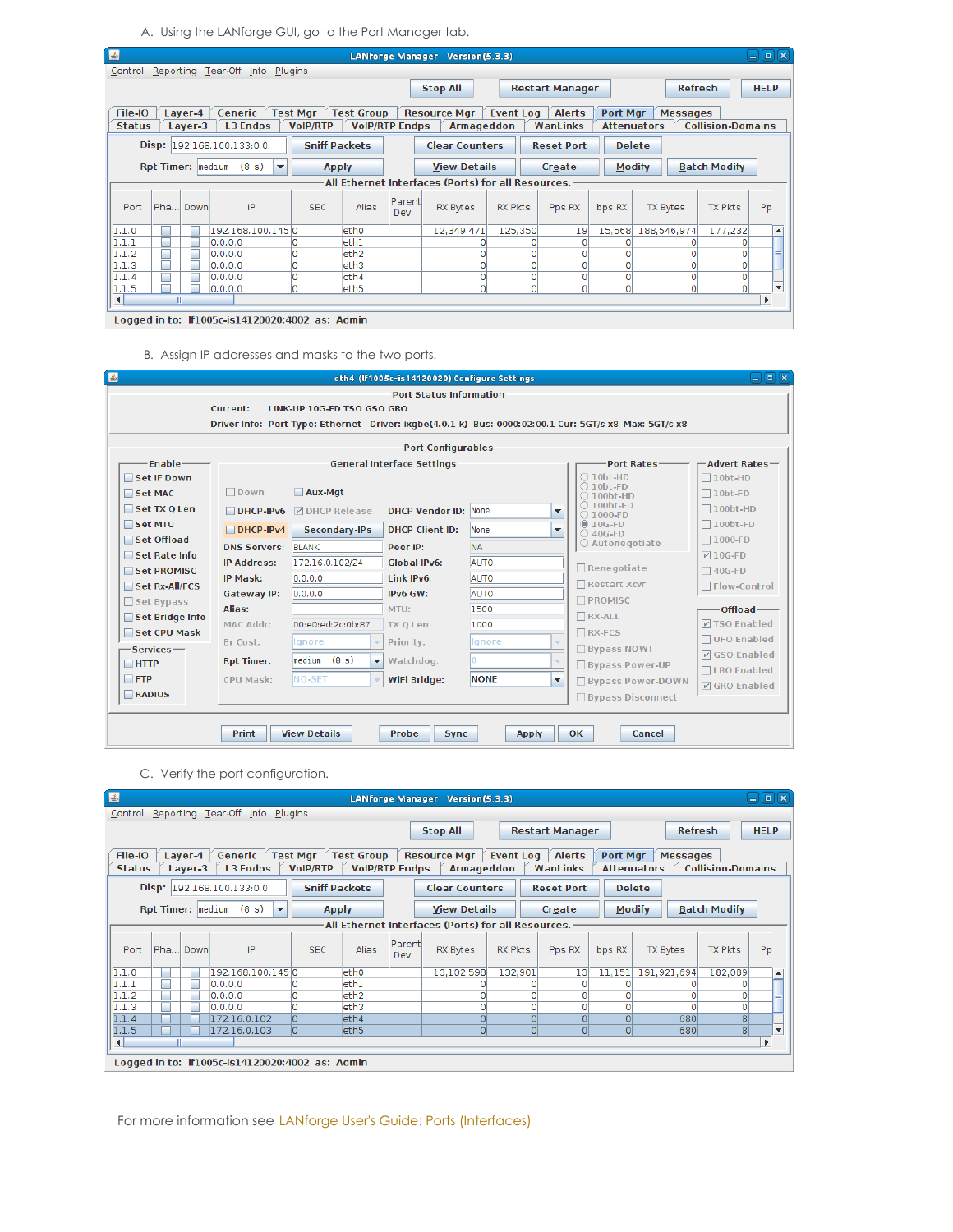3. Set up a Layer-3 Multi-Conn TCP connection.

A. Go to the **Layer-3** tab, and select the **Create** button.

| $\mathbf{E}$                                    |                               |                 |                                    |                                            | LANforge Manager Version(5.3.3)                 |                                     |                                               |                                |                                             | $ \blacksquare$ $\blacksquare$ |
|-------------------------------------------------|-------------------------------|-----------------|------------------------------------|--------------------------------------------|-------------------------------------------------|-------------------------------------|-----------------------------------------------|--------------------------------|---------------------------------------------|--------------------------------|
| Control Reporting Tear-Off Info Plugins         |                               |                 |                                    |                                            |                                                 |                                     |                                               |                                |                                             |                                |
|                                                 |                               |                 |                                    |                                            | <b>Stop All</b>                                 | <b>Restart Manager</b>              |                                               |                                | <b>Refresh</b>                              | <b>HELP</b>                    |
| File-IO<br><b>Status</b>                        | Generic<br>Layer-4<br>Layer-3 | <b>L3 Endps</b> | <b>Test Mgr</b><br><b>VoIP/RTP</b> | <b>Test Group</b><br><b>VolP/RTP Endps</b> | <b>Resource Mgr</b>                             | Event Log<br>Armageddon<br>WanLinks | <b>Alerts</b>                                 | Port Mgr<br><b>Attenuators</b> | <b>Messages</b><br><b>Collision-Domains</b> |                                |
|                                                 | Rpt Timer: default (5 s)      |                 |                                    | ▼ Go Test Manager all                      | $\overline{\phantom{a}}$                        | <b>Select All</b>                   | <b>Start</b>                                  | <b>Stop</b>                    | <b>Quiesce</b>                              | Clear                          |
| <b>View</b>                                     | $ 0 - 200$                    |                 |                                    | $\blacktriangledown$ Go                    |                                                 | <b>Display</b>                      | Create                                        | <b>Modify</b>                  | <b>Delete</b>                               |                                |
|                                                 |                               |                 |                                    |                                            | <b>Cross Connects for Selected Test Manager</b> |                                     |                                               |                                |                                             |                                |
| Name                                            | Type                          | State           | Pkt Rx A                           | Pkt Rx B                                   | <b>Bps Rx A</b>                                 | Bps Rx B                            | Rx Drop % A Rx Drop % B Drop Pkts A Drop Pkts |                                |                                             |                                |
|                                                 |                               |                 |                                    |                                            |                                                 |                                     |                                               |                                |                                             |                                |
|                                                 |                               |                 |                                    |                                            |                                                 |                                     |                                               |                                |                                             |                                |
| $\blacktriangleleft$                            |                               |                 |                                    | Ш                                          |                                                 |                                     |                                               |                                |                                             | $\blacktriangleright$          |
| Logged in to: If1005c-is14120020:4002 as: Admin |                               |                 |                                    |                                            |                                                 |                                     |                                               |                                |                                             |                                |

B. For Endpoint A, type in a name in the **CX Name** field, choose a **CX Type** of 'LANforge/TCP', choose the correct ports and set the **Report Timer** to 'fast (1 s)'.

| E                                     |                                                                                          |                          |                                                      |                          | multi-001 - Create/Modify Cross Connect    |                                                                                   |                                          |                                                             | 日间図                                                  |
|---------------------------------------|------------------------------------------------------------------------------------------|--------------------------|------------------------------------------------------|--------------------------|--------------------------------------------|-----------------------------------------------------------------------------------|------------------------------------------|-------------------------------------------------------------|------------------------------------------------------|
| All<br>$+$<br>۰                       |                                                                                          |                          |                                                      |                          | <b>Display</b><br><b>Sync</b>              | <b>Batch-Create</b>                                                               |                                          | <b>Apply</b><br><b>OK</b>                                   | Cancel                                               |
| <b>CX Name:</b><br><b>CX Type:</b>    | <b>Cross-Connect</b><br>multi-001<br><b>LANforge / TCP</b><br><b>Endpoint A (Client)</b> |                          | Endpoint B (Server)                                  | ▼                        | <b>Report Timer:</b><br><b>Pld Pattern</b> | <b>Cross-Connect</b><br>fast<br>(1 s)<br><b>Endpoint A (Client)</b><br>increasing | $\blacktriangledown$                     | Endpoint B (Server)<br>lincreasing                          | $\overline{\phantom{a}}$<br>$\overline{\phantom{a}}$ |
| <b>Resource:</b>                      | 1 (If1005c-is14120020) $\blacktriangledown$                                              |                          | 1 (If1005c-is14120020) $\rightarrow$                 |                          | Min IP Port:                               | <b>AUTO</b>                                                                       |                                          | $\blacktriangleright$   AUTO                                | ▼                                                    |
| Port:<br>Min Tx Rate:                 | 4 (eth4)<br>New Modem (56 Kbps)                                                          | $\mathbf{v}$             | $\blacktriangledown$ 5 (eth5)<br>New Modem (56 Kbps) | ▼<br>▼                   | Max IP Port:<br><b>Min Duration:</b>       | Same<br>Forever                                                                   |                                          | $\blacktriangleright$ Same<br>$\blacktriangleright$ Forever | $\overline{\phantom{a}}$<br>$\overline{\phantom{a}}$ |
| Max Tx Rate:                          | Same                                                                                     | $\overline{\phantom{a}}$ | Same                                                 | ▼                        | <b>Max Duration:</b>                       | Same                                                                              |                                          | $\blacktriangleright$ Same                                  | $\overline{\phantom{a}}$                             |
| Min PDU Size:<br><b>Max PDU Size:</b> | <b>AUTO</b><br>Same                                                                      | ▼                        | $\overline{\phantom{a}}$ <b>AUTO</b><br>Same         | ▼<br>▼                   | <b>Min Reconn:</b><br><b>Max Reconn:</b>   | $(0 \text{ ms})$<br>۱Θ<br>Same                                                    | $\overline{\phantom{a}}$<br>$\mathbf{v}$ | $(0 \text{ ms})$<br>10<br>Same                              | ▼<br>$\overline{\phantom{a}}$                        |
| <b>IP ToS:</b>                        | Best Effort<br>(0)                                                                       | ▾                        | Best Effort<br>(0)                                   | $\overline{\phantom{a}}$ | Multi-Conn:                                | Normal (0)                                                                        | $\overline{\mathbf{v}}$                  | Normal(0)                                                   | ▼                                                    |
| <b>Pkts To Send:</b>                  | Infinite                                                                                 | ▼                        | Infinite                                             | ▼                        |                                            | <b>Script</b>                                                                     |                                          | <b>Script</b>                                               |                                                      |
|                                       |                                                                                          |                          |                                                      |                          |                                            | <b>Thresholds</b>                                                                 |                                          | <b>Thresholds</b>                                           |                                                      |
|                                       |                                                                                          |                          |                                                      |                          |                                            |                                                                                   |                                          |                                                             |                                                      |

C. Set the **Min Tx Rate** on both Endpoints A and B to '9.6Kbps'. Leave the Max Tx Rate on both set to 'Same'.

| $\left  \frac{a}{2} \right $       |                                                            |                          |                                             |                          | multi-001 - Create/Modify Cross Connect |             |                                                             |                          |                                      | $\Box$ e $\bm{\kappa}$   |
|------------------------------------|------------------------------------------------------------|--------------------------|---------------------------------------------|--------------------------|-----------------------------------------|-------------|-------------------------------------------------------------|--------------------------|--------------------------------------|--------------------------|
| All<br>$+$<br>٠                    |                                                            |                          |                                             |                          | <b>Display</b><br><b>Sync</b>           |             | <b>Batch-Create</b>                                         |                          | <b>Apply</b><br><b>OK</b>            | Cancel                   |
| <b>CX Name:</b><br><b>CX Type:</b> | <b>Cross-Connect</b><br>multi-001<br><b>LANforge / TCP</b> |                          |                                             | ▼                        | <b>Report Timer:</b>                    | fast        | <b>Cross-Connect</b><br>(1 s)<br><b>Endpoint A (Client)</b> |                          | Endpoint B (Server)                  | $\overline{\phantom{a}}$ |
|                                    | Endpoint A (Client)                                        |                          | Endpoint B (Server)                         |                          | <b>Pld Pattern</b>                      | increasing  |                                                             |                          | $\blacktriangleright$ increasing     | ▼                        |
| <b>Resource:</b>                   | 1 (If1005c-is14120020) $\rightarrow$                       |                          | 1 (If1005c-is14120020) $\blacktriangledown$ |                          | Min IP Port:                            | <b>AUTO</b> |                                                             |                          | $\overline{\phantom{a}}$ <b>AUTO</b> | $\overline{\phantom{a}}$ |
| Port:                              | 4 (eth4)                                                   |                          | $\blacktriangledown$ 5 (eth 5)              | $\overline{\phantom{a}}$ | Max IP Port:                            | Same        |                                                             |                          | $\blacktriangleright$ Same           | $\overline{\phantom{a}}$ |
| Min Tx Rate:                       | Old Modem (9.6 Kbps)                                       | $\overline{\phantom{a}}$ | Old Modem (9.6 Kbps)                        | ▼                        | <b>Min Duration:</b>                    | Forever     |                                                             |                          | $\blacktriangleright$ Forever        | $\overline{\phantom{a}}$ |
| Max Tx Rate:                       | Same                                                       | $\overline{\phantom{a}}$ | <b>Same</b>                                 | ▼                        | <b>Max Duration:</b>                    | Same        |                                                             |                          | $\blacktriangleright$ Same           | $\overline{\phantom{a}}$ |
| Min PDU Size:                      | <b>AUTO</b>                                                | $\overline{\phantom{a}}$ | <b>AUTO</b>                                 | $\overline{\phantom{a}}$ | <b>Min Reconn:</b>                      | 10          | $(0 \text{ ms})$                                            | $\overline{\phantom{a}}$ | $(0 \text{ ms})$<br>10               | ▼                        |
| <b>Max PDU Size:</b>               | Same                                                       | ▾                        | Same                                        | ▼                        | <b>Max Reconn:</b>                      | Same        |                                                             |                          | $\blacktriangleright$ Same           | $\overline{\phantom{a}}$ |
| IP ToS:                            | Best Effort<br>(0)                                         |                          | Best Effort<br>(0)                          | $\overline{\phantom{a}}$ | Multi-Conn:                             | Normal (0)  |                                                             |                          | $\blacktriangledown$ Normal (0)      | $\overline{\mathbf{v}}$  |
| <b>Pkts To Send:</b>               | Infinite                                                   | $\overline{\phantom{a}}$ | Infinite                                    | ▼                        |                                         |             | <b>Script</b>                                               |                          | <b>Script</b>                        |                          |
|                                    |                                                            |                          |                                             |                          |                                         |             | <b>Thresholds</b>                                           |                          | <b>Thresholds</b>                    |                          |
|                                    |                                                            |                          |                                             |                          |                                         |             |                                                             |                          |                                      |                          |
|                                    |                                                            |                          |                                             |                          |                                         |             |                                                             |                          |                                      |                          |

A. **NOTE**: Higher speeds and/or bursty transmit rates will require more memory to process per connection.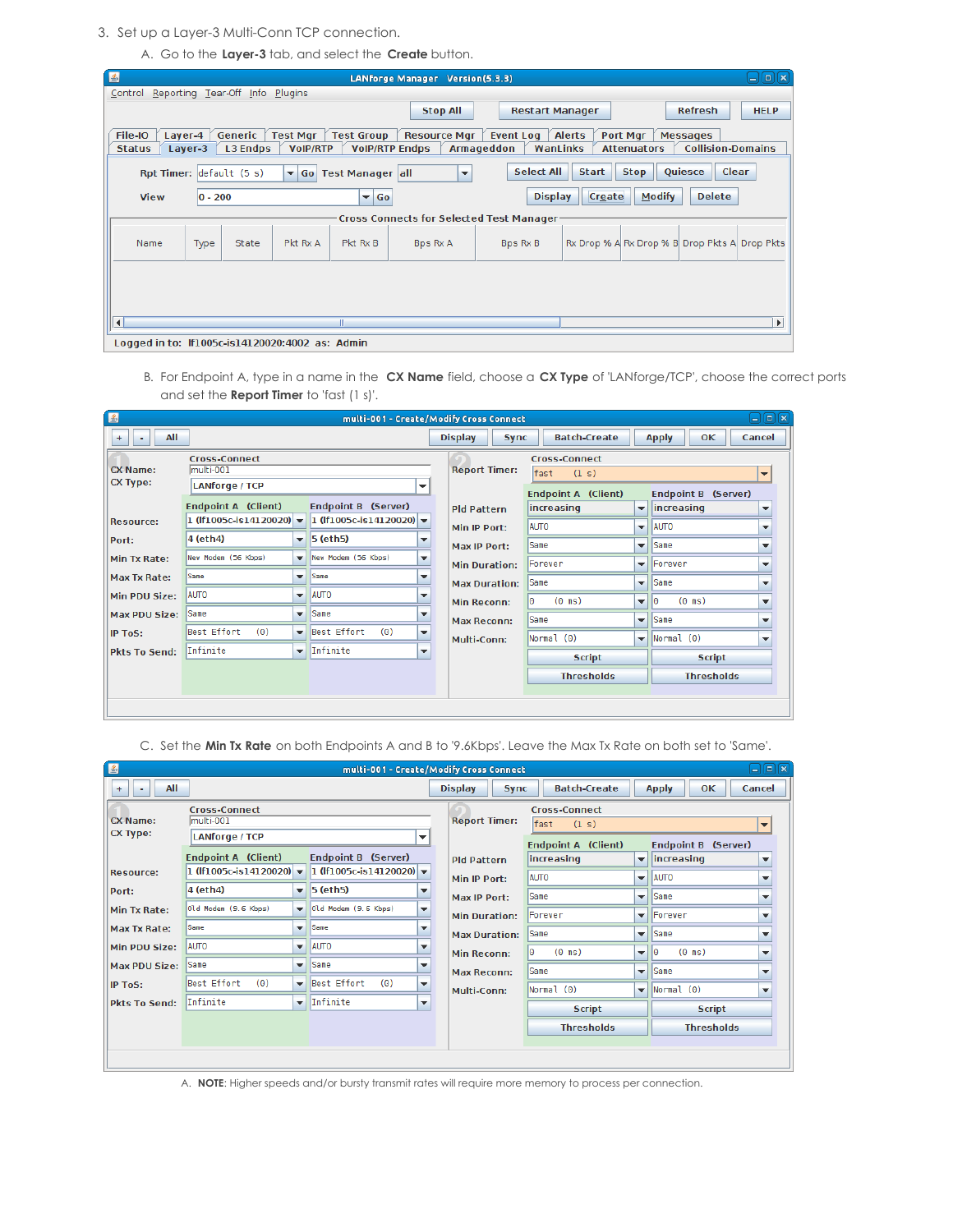D. Set the **Min PDU Size** on both Endpoints A and B to '1024B'. Leave the Max PDU Size on both set to 'Same'.

| $\mathbf{E}$                       |                                                                    |                                                      |                                                                    |                                                      | multi-001 - Create/Modify Cross Connect  |                                       |                                                           |                                                 | $\Box$ e $\bm{\kappa}$                               |
|------------------------------------|--------------------------------------------------------------------|------------------------------------------------------|--------------------------------------------------------------------|------------------------------------------------------|------------------------------------------|---------------------------------------|-----------------------------------------------------------|-------------------------------------------------|------------------------------------------------------|
| All<br>$+$<br>۰                    |                                                                    |                                                      |                                                                    |                                                      | <b>Display</b><br><b>Sync</b>            | <b>Batch-Create</b>                   |                                                           | OK<br><b>Apply</b>                              | Cancel                                               |
| <b>CX Name:</b><br><b>CX Type:</b> | <b>Cross-Connect</b><br>lmulti-001<br><b>LANforge / TCP</b>        |                                                      |                                                                    | ▼                                                    | <b>Report Timer:</b>                     | <b>Cross-Connect</b><br>fast<br>(1 s) |                                                           |                                                 | $\overline{\phantom{a}}$                             |
|                                    | <b>Endpoint A (Client)</b><br>1 (If1005c-is14120020) $\rightarrow$ |                                                      | Endpoint B (Server)<br>1 (If1005c-is14120020) $\blacktriangledown$ |                                                      | <b>Pld Pattern</b>                       | Endpoint A (Client)<br>increasing     | $\overline{\phantom{a}}$                                  | <b>Endpoint B (Server)</b><br><i>increasing</i> | ▼                                                    |
| <b>Resource:</b><br>Port:          | 4 (eth4)                                                           | $\overline{\phantom{a}}$                             | $5$ (eth $5$ )                                                     | ▼                                                    | Min IP Port:<br>Max IP Port:             | <b>AUTO</b><br>Same                   | $\overline{\phantom{a}}$                                  | <b>AUTO</b><br>$\blacktriangleright$ Same       | ▼<br>▼                                               |
| Min Tx Rate:                       | Old Modem (9.6 Kbps)                                               | $\overline{\phantom{a}}$                             | Old Modem (9.6 Kbps)                                               | $\overline{\phantom{a}}$                             | <b>Min Duration:</b>                     | Forever                               |                                                           | $\blacktriangleright$ Forever                   | $\overline{\phantom{a}}$                             |
| Max Tx Rate:<br>Min PDU Size:      | Same<br>(1,024 B)<br>1k                                            | $\overline{\phantom{0}}$<br>$\mathbf{v}$             | <b>Same</b><br> 1k <br>(1,024 B)                                   | $\overline{\phantom{a}}$<br>$\overline{\phantom{a}}$ | <b>Max Duration:</b>                     | Same                                  |                                                           | $\blacktriangleright$ Same                      | $\overline{\phantom{a}}$                             |
| <b>Max PDU Size:</b>               | Same                                                               | $\overline{\phantom{a}}$                             | Same                                                               | $\overline{\phantom{a}}$                             | <b>Min Reconn:</b><br><b>Max Reconn:</b> | $(0 \text{ ms})$<br>lΘ<br>Same        | $\overline{\phantom{a}}$<br>$\blacktriangledown$ $\vdash$ | $(0 \text{ ms})$<br>lΘ<br>Same                  | $\overline{\phantom{a}}$<br>$\overline{\phantom{a}}$ |
| <b>IP ToS:</b>                     | Best Effort<br>(0)<br>Infinite                                     | $\overline{\phantom{a}}$<br>$\overline{\phantom{a}}$ | Best Effort<br>(0)<br>Infinite                                     | $\overline{\phantom{a}}$<br>$\overline{\phantom{a}}$ | Multi-Conn:                              | Normal (0)                            |                                                           | $\blacktriangledown$ Normal (0)                 | ▼                                                    |
| <b>Pkts To Send:</b>               |                                                                    |                                                      |                                                                    |                                                      |                                          | <b>Script</b>                         |                                                           | <b>Script</b>                                   |                                                      |
|                                    |                                                                    |                                                      |                                                                    |                                                      |                                          | <b>Thresholds</b>                     |                                                           | <b>Thresholds</b>                               |                                                      |

A. **NOTE**: Larger packet sizes will use more memory, smaller packet sizes will require more CPU processing time.

E. Set **Min IP Port** to **0 (zero)** on Endpoint A. Leave the Min IP Port on Endpoint B set to AUTO.

| E                                  |                                                                                   |                          |                                             |                          | multi-001 - Create/Modify Cross Connect    |                                                                                      |                          | anx                                                                                                  |
|------------------------------------|-----------------------------------------------------------------------------------|--------------------------|---------------------------------------------|--------------------------|--------------------------------------------|--------------------------------------------------------------------------------------|--------------------------|------------------------------------------------------------------------------------------------------|
| All<br>$+$<br>۰                    |                                                                                   |                          |                                             |                          | <b>Display</b><br><b>Sync</b>              | <b>Batch-Create</b>                                                                  |                          | <b>OK</b><br>Cancel<br><b>Apply</b>                                                                  |
| <b>CX Name:</b><br><b>CX Type:</b> | <b>Cross-Connect</b><br>multi-001<br><b>LANforge / TCP</b><br>Endpoint A (Client) |                          | Endpoint B (Server)                         | ▼                        | <b>Report Timer:</b><br><b>Pld Pattern</b> | <b>Cross-Connect</b><br>fast<br>(1 s)<br><b>Endpoint A</b><br>(Client)<br>increasing | $\overline{\mathbf{v}}$  | $\overline{\phantom{a}}$<br><b>Endpoint B</b><br>(Server)<br>lincreasing<br>$\overline{\phantom{a}}$ |
| <b>Resource:</b>                   | 1 (If1005c-is14120020) $\blacktriangledown$                                       |                          | 1 (If1005c-is14120020) $\blacktriangledown$ |                          | Min IP Port:                               | Any (0)                                                                              | $\overline{\phantom{0}}$ | <b>AUTO</b><br>$\overline{\phantom{a}}$                                                              |
| Port:                              | 4 (eth4)                                                                          |                          | $\blacktriangledown$ 5 (eth5)               | ▼                        | Max IP Port:                               | Same                                                                                 | $\overline{\phantom{a}}$ | Same<br>$\overline{\phantom{0}}$                                                                     |
| Min Tx Rate:                       | Old Modem (9.6 Kbps)                                                              | $\overline{\phantom{a}}$ | Old Modem (9.6 Kbps)                        | $\overline{\phantom{a}}$ |                                            | Forever                                                                              |                          | $\blacktriangleright$   Forever<br>$\overline{\phantom{a}}$                                          |
| <b>Max Tx Rate:</b>                | Same                                                                              | $\overline{\phantom{a}}$ | <b>Same</b>                                 | ▼                        | <b>Min Duration:</b>                       |                                                                                      |                          |                                                                                                      |
| Min PDU Size:                      | (1,024 B)<br>lık                                                                  | $\mathbf{v}$             | 1k <br>(1, 024 B)                           | $\overline{\phantom{a}}$ | <b>Max Duration:</b>                       | Same                                                                                 | $\overline{\phantom{a}}$ | <b>Same</b><br>$\overline{\phantom{a}}$                                                              |
| <b>Max PDU Size:</b>               | Same                                                                              | $\overline{\phantom{a}}$ | <b>Same</b>                                 | ▼                        | <b>Min Reconn:</b>                         | $(0 \text{ ms})$<br>۱O                                                               | $\overline{\mathbf{v}}$  | l0<br>$(0 \text{ ms})$<br>$\overline{\phantom{a}}$                                                   |
| IP ToS:                            | Best Effort<br>(0)                                                                | $\overline{\phantom{a}}$ | Best Effort<br>(0)                          | $\overline{\phantom{a}}$ | <b>Max Reconn:</b>                         | Same                                                                                 | $\overline{\phantom{a}}$ | Same<br>$\overline{\phantom{a}}$                                                                     |
|                                    | Infinite                                                                          |                          | $\overline{\phantom{a}}$ Infinite           |                          | Multi-Conn:                                | 5000                                                                                 | $\overline{\phantom{a}}$ | One(1) <br>$\overline{\phantom{a}}$                                                                  |
| <b>Pkts To Send:</b>               |                                                                                   |                          |                                             | $\overline{\phantom{a}}$ |                                            | <b>Script</b>                                                                        |                          | <b>Script</b>                                                                                        |
|                                    |                                                                                   |                          |                                             |                          |                                            | <b>Thresholds</b>                                                                    |                          | <b>Thresholds</b>                                                                                    |
|                                    |                                                                                   |                          |                                             |                          |                                            |                                                                                      |                          |                                                                                                      |
|                                    |                                                                                   |                          |                                             |                          |                                            |                                                                                      |                          |                                                                                                      |

A. Leaving Min IP Port on AUTO would make connections very slow to reconnect due to IP port re-use issues. Multi-conn may not work at all with a fixed IP port.

F. Leave the **Min Duration** set to Forever and **Max Duration** set to Same for both endpoints, unless you want each of the multiple TCP connections to teardown and restart after a specified duration.

| 图                    |                                             |                          | multi-001 - Create/Modify Cross Connect          |                               |                            |                          | ا د                       | 回风                       |
|----------------------|---------------------------------------------|--------------------------|--------------------------------------------------|-------------------------------|----------------------------|--------------------------|---------------------------|--------------------------|
| All<br>$+$<br>۰      |                                             |                          |                                                  | <b>Display</b><br><b>Sync</b> | <b>Batch-Create</b>        |                          | <b>OK</b><br><b>Apply</b> | Cancel                   |
|                      | <b>Cross-Connect</b>                        |                          |                                                  |                               | <b>Cross-Connect</b>       |                          |                           |                          |
| <b>CX Name:</b>      | multi-001                                   |                          |                                                  | <b>Report Timer:</b>          | (1 s)<br>fast              |                          |                           | $\overline{\phantom{a}}$ |
| <b>CX Type:</b>      | <b>LANforge / TCP</b>                       |                          | $\overline{\phantom{a}}$                         |                               | <b>Endpoint A (Client)</b> |                          | Endpoint B (Server)       |                          |
|                      | <b>Endpoint A (Client)</b>                  |                          | Endpoint B (Server)                              | <b>Pld Pattern</b>            | increasing                 | $\overline{\phantom{a}}$ | increasing                | $\overline{\phantom{a}}$ |
| <b>Resource:</b>     | 1 (If1005c-is14120020) $\blacktriangledown$ |                          | 1 (If1005c-is14120020) $\blacktriangledown$      | Min IP Port:                  | <b>AUTO</b>                | $\overline{\phantom{a}}$ | <b>AUTO</b>               | $\overline{\phantom{a}}$ |
| Port:                | 4 (eth4)                                    | ▼                        | $5$ (eth $5$ )<br>$\overline{\phantom{a}}$       | Max IP Port:                  | Same                       | $\overline{\phantom{0}}$ | <b>Same</b>               | $\overline{\phantom{a}}$ |
| Min Tx Rate:         | Old Modem (9.6 Kbps)                        | $\overline{\phantom{a}}$ | Old Modem (9.6 Kbps)<br>$\overline{\phantom{a}}$ | <b>Min Duration:</b>          | Forever                    | $\overline{\phantom{a}}$ | Forever                   | $\overline{\phantom{a}}$ |
| Max Tx Rate:         | Same                                        | $\overline{\phantom{0}}$ | Same<br>$\overline{\phantom{a}}$                 | <b>Max Duration:</b>          | <b>Same</b>                | $\overline{\phantom{a}}$ | <b>Same</b>               | $\overline{\phantom{a}}$ |
| Min PDU Size:        | (1,024 B)<br>1k                             | $\overline{\phantom{a}}$ | (1,024 B)<br> 1k <br>$\overline{\phantom{a}}$    | <b>Min Reconn:</b>            | I٥<br>$(0 \text{ ms})$     | $\overline{\phantom{a}}$ | $(0 \text{ ms})$<br>10    | $\overline{\phantom{a}}$ |
| <b>Max PDU Size:</b> | Same                                        | $\overline{\phantom{a}}$ | Same<br>$\overline{\phantom{a}}$                 |                               | Same                       | ▼                        | <b>Same</b>               | $\overline{\phantom{a}}$ |
| <b>IP ToS:</b>       | Best Effort<br>(0)                          | $\overline{\phantom{a}}$ | Best Effort<br>(0)<br>$\overline{\phantom{a}}$   | <b>Max Reconn:</b>            |                            |                          |                           |                          |
| <b>Pkts To Send:</b> | Infinite                                    | $\overline{\phantom{a}}$ | Infinite<br>$\overline{\phantom{a}}$             | Multi-Conn:                   | Normal (0)                 | $\blacktriangledown$     | Normal(0)                 | $\overline{\phantom{a}}$ |
|                      |                                             |                          |                                                  |                               | <b>Script</b>              |                          | <b>Script</b>             |                          |
|                      |                                             |                          |                                                  |                               | <b>Thresholds</b>          |                          | <b>Thresholds</b>         |                          |
|                      |                                             |                          |                                                  |                               |                            |                          |                           |                          |
|                      |                                             |                          |                                                  |                               |                            |                          |                           |                          |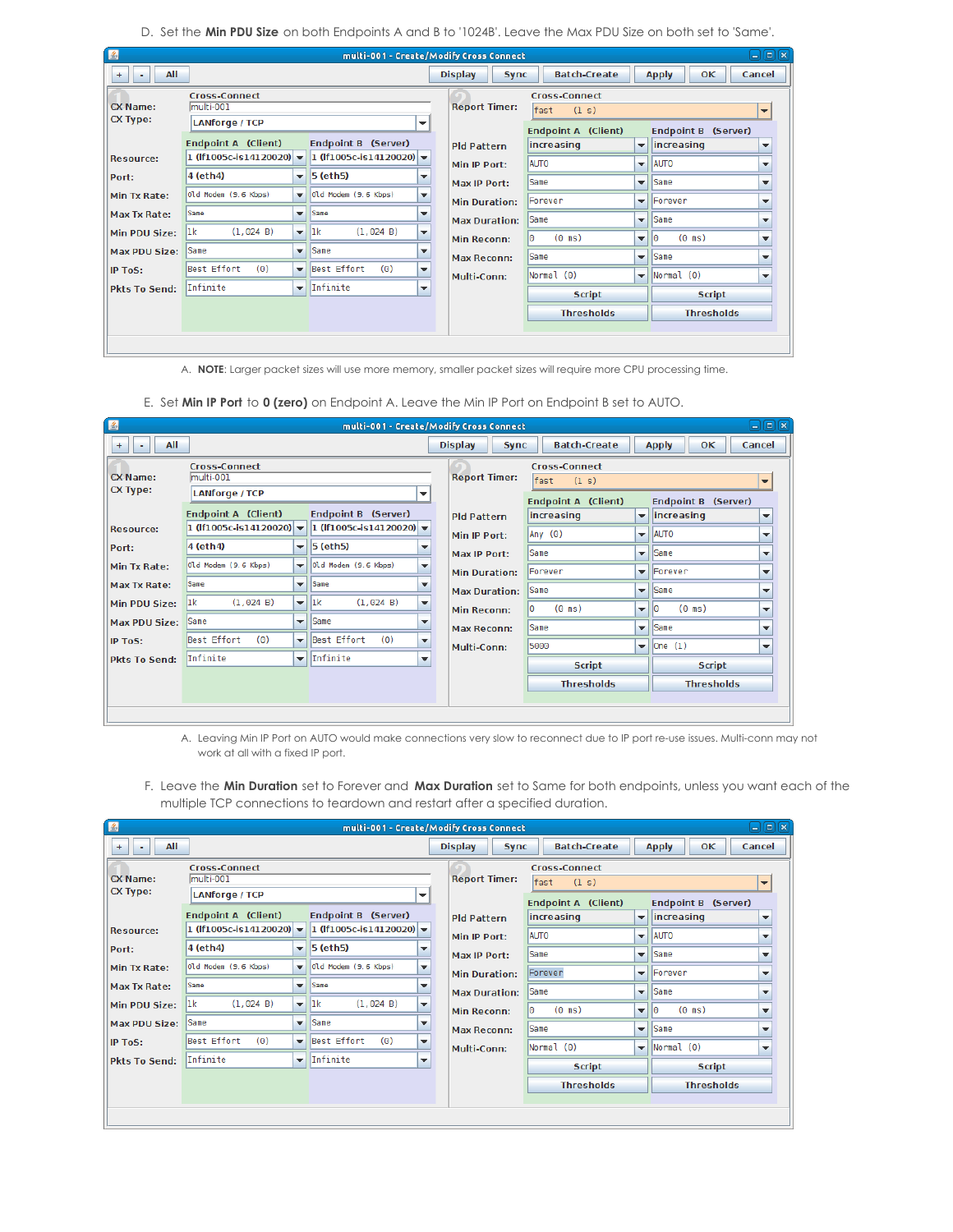G. For Endpoint A, set the **Multi-Conn** to the desired number of multiple TCP connections.

| $\mathbf{E}$         |                                      |                          | multi-001 - Create/Modify Cross Connect          |                               |                            |                          |                           | $\Box$ la ixi            |
|----------------------|--------------------------------------|--------------------------|--------------------------------------------------|-------------------------------|----------------------------|--------------------------|---------------------------|--------------------------|
| All<br>$+$<br>۰      |                                      |                          |                                                  | <b>Display</b><br><b>Sync</b> | <b>Batch-Create</b>        |                          | <b>OK</b><br><b>Apply</b> | Cancel                   |
|                      | <b>Cross-Connect</b>                 |                          |                                                  |                               | <b>Cross-Connect</b>       |                          |                           |                          |
| <b>CX Name:</b>      | multi-001                            |                          |                                                  | <b>Report Timer:</b>          | fast<br>(1 s)              |                          |                           | $\overline{\phantom{a}}$ |
| <b>CX Type:</b>      | <b>LANforge / TCP</b>                |                          | ▼                                                |                               | <b>Endpoint A (Client)</b> |                          | Endpoint B (Server)       |                          |
|                      | <b>Endpoint A (Client)</b>           |                          | Endpoint B (Server)                              | <b>Pld Pattern</b>            | increasing                 | $\mathbf{v}$             | lincreasing               | $\overline{\phantom{a}}$ |
| <b>Resource:</b>     | 1 (If1005c-is14120020) $\rightarrow$ |                          | 1 (If1005c-is14120020) $\rightarrow$             | Min IP Port:                  | <b>AUTO</b>                | ▼                        | <b>AUTO</b>               | $\overline{\phantom{a}}$ |
| Port:                | 4 (eth4)                             | ▼                        | 5 (eth5)<br>▼                                    | Max IP Port:                  | Same                       | $\overline{\phantom{a}}$ | Same                      | $\overline{\phantom{a}}$ |
| Min Tx Rate:         | Old Modem (9.6 Kbps)                 | $\overline{\phantom{a}}$ | Old Modem (9.6 Kbps)<br>$\overline{\phantom{a}}$ | <b>Min Duration:</b>          | Forever                    | $\overline{\phantom{a}}$ | <b>Forever</b>            | $\overline{\phantom{a}}$ |
| Max Tx Rate:         | Same                                 | $\overline{\phantom{0}}$ | Same<br>$\overline{\phantom{a}}$                 | <b>Max Duration:</b>          | <b>Same</b>                | $\overline{\phantom{a}}$ | Same                      | $\overline{\phantom{a}}$ |
| Min PDU Size:        | 1k <br>(1.024 B)                     | $\overline{\phantom{a}}$ | lık.<br>(1,024 B)<br>$\overline{\phantom{a}}$    | <b>Min Reconn:</b>            | $(0 \text{ ms})$<br>lΘ     | $\overline{\phantom{a}}$ | $(0 \text{ ms})$<br>ΙO    | $\overline{\phantom{a}}$ |
| <b>Max PDU Size:</b> | <b>Same</b>                          | $\overline{\phantom{a}}$ | Same<br>$\overline{\phantom{a}}$                 |                               |                            |                          |                           |                          |
| IP ToS:              | Best Effort<br>(0)                   | $\overline{\phantom{a}}$ | Best Effort<br>(0)<br>$\overline{\phantom{a}}$   | <b>Max Reconn:</b>            | Same                       | $\blacktriangledown$     | <b>Same</b>               | $\overline{\phantom{a}}$ |
|                      |                                      |                          |                                                  | Multi-Conn:                   | 5000                       | $\overline{\phantom{a}}$ | Normal (0)                | $\overline{\mathbf{v}}$  |
| <b>Pkts To Send:</b> | Infinite                             | $\overline{\phantom{a}}$ | Infinite<br>$\overline{\phantom{a}}$             |                               | <b>Script</b>              |                          | <b>Script</b>             |                          |
|                      |                                      |                          |                                                  |                               | <b>Thresholds</b>          |                          | <b>Thresholds</b>         |                          |
|                      |                                      |                          |                                                  |                               |                            |                          |                           |                          |
|                      |                                      |                          |                                                  |                               |                            |                          |                           |                          |

A. You can type in any value that your license allows here or choose one from the drop down box. The recommended approach is to create a new Multi-Conn connection for every 5000 connections.

| 圖                    |                                             |                          |                                             |                          | multi-001 - Create/Modify Cross Connect |                            |                                         |                           | 日间図                      |
|----------------------|---------------------------------------------|--------------------------|---------------------------------------------|--------------------------|-----------------------------------------|----------------------------|-----------------------------------------|---------------------------|--------------------------|
| All<br>$+$<br>۰      |                                             |                          |                                             |                          | <b>Display</b><br><b>Sync</b>           | <b>Batch-Create</b>        |                                         | <b>OK</b><br><b>Apply</b> | Cancel                   |
|                      | <b>Cross-Connect</b>                        |                          |                                             |                          |                                         | <b>Cross-Connect</b>       |                                         |                           |                          |
| <b>CX Name:</b>      | multi-001                                   |                          |                                             |                          | <b>Report Timer:</b>                    | (1 s)<br>fast              |                                         |                           | $\overline{\phantom{a}}$ |
| <b>CX Type:</b>      | <b>LANforge / TCP</b>                       |                          |                                             | ▼                        |                                         | <b>Endpoint A (Client)</b> |                                         | Endpoint B (Server)       |                          |
|                      | <b>Endpoint A (Client)</b>                  |                          | Endpoint B (Server)                         |                          | <b>Pld Pattern</b>                      | increasing                 | $\overline{\phantom{a}}$                | <i>increasing</i>         | $\overline{\phantom{a}}$ |
| <b>Resource:</b>     | 1 (If1005c-is14120020) $\blacktriangledown$ |                          | 1 (If1005c-is14120020) $\blacktriangledown$ |                          | Min IP Port:                            | <b>AUTO</b>                | <b>AUTO</b><br>$\overline{\phantom{a}}$ |                           | $\overline{\phantom{a}}$ |
| Port:                | 4 (eth4)                                    | $\overline{\phantom{a}}$ | $5$ (eth $5$ )                              | ▼                        | Max IP Port:                            | Same                       | $\overline{\mathbf{v}}$                 | <b>Same</b>               | $\overline{\mathbf{v}}$  |
| Min Tx Rate:         | Old Modem (9.6 Kbps)                        | $\overline{\phantom{a}}$ | Old Modem (9.6 Kbps)                        | $\overline{\phantom{a}}$ | <b>Min Duration:</b>                    | Forever                    | $\overline{\phantom{a}}$                | Forever                   | $\overline{\mathbf{v}}$  |
| <b>Max Tx Rate:</b>  | Same                                        | $\overline{\phantom{a}}$ | Same                                        | ▼                        | <b>Max Duration:</b>                    | Same                       | $\overline{\phantom{0}}$                | Same                      | $\overline{\phantom{a}}$ |
| <b>Min PDU Size:</b> | (1, 024 B)<br>lık                           | $\overline{\phantom{a}}$ | 1k <br>(1,024 B)                            | $\overline{\phantom{a}}$ | <b>Min Reconn:</b>                      | $(0 \text{ ms})$<br>IΘ     | $\overline{\mathbf{v}}$                 | $(0 \text{ ms})$<br>lΘ    | $\overline{\phantom{a}}$ |
| <b>Max PDU Size:</b> | Same                                        | $\overline{\phantom{a}}$ | Same                                        | ▼                        |                                         |                            |                                         |                           |                          |
| IP ToS:              | Best Effort<br>(0)                          | $\overline{\phantom{a}}$ | Best Effort<br>(0)                          | $\overline{\phantom{a}}$ | <b>Max Reconn:</b>                      | Same                       | $\overline{\phantom{a}}$                | Same                      | $\overline{\phantom{a}}$ |
|                      |                                             |                          |                                             |                          | Multi-Conn:                             | 5000                       | $\overline{\mathbf{v}}$                 | One(1)                    | $\overline{\phantom{a}}$ |
| <b>Pkts To Send:</b> | Infinite                                    | $\overline{\phantom{a}}$ | Infinite                                    | $\overline{\phantom{a}}$ |                                         | <b>Script</b>              |                                         | <b>Script</b>             |                          |
|                      |                                             |                          |                                             |                          |                                         | <b>Thresholds</b>          |                                         | <b>Thresholds</b>         |                          |
|                      |                                             |                          |                                             |                          |                                         |                            |                                         |                           |                          |
|                      |                                             |                          |                                             |                          |                                         |                            |                                         |                           |                          |

H. For Endpoint B, set the **Multi-Conn** to one, then select **OK** to create the connection.

A. Endpoint B is the 'server' side of the TCP connection, therefore it is only necessary to have one Multi-Conn set up on Endpoint B to reply to all of the Endpoint A TCP SYN packets when the 5000 connections are being established.

For more information see LANforge User's Guide: Creating & [Modifying](http://www.candelatech.com/lfgui_ug.php#cx_cr) Cross Connects

4. Create 5 more Layer-3 Multi-Conn TCP connections.

A. On the **Layer-3** tab, highlight the first connection created in the previous step and select **Modify**.

| 图                                       |                                 |                 |                                                 |                                              | LANforge Manager Version(5.3.3) |                                                 |                                               |                    |                          | $\Box$ e $\bm{x}$     |
|-----------------------------------------|---------------------------------|-----------------|-------------------------------------------------|----------------------------------------------|---------------------------------|-------------------------------------------------|-----------------------------------------------|--------------------|--------------------------|-----------------------|
| Control Reporting Tear-Off Info Plugins |                                 |                 |                                                 |                                              |                                 |                                                 |                                               |                    |                          |                       |
|                                         |                                 |                 |                                                 |                                              | <b>Stop All</b>                 | <b>Restart Manager</b>                          |                                               |                    | <b>Refresh</b>           | <b>HELP</b>           |
| File-IO                                 | Layer-4                         | Generic         | <b>Test Mgr</b>                                 | <b>Test Group</b>                            | <b>Resource Mgr</b>             | <b>Event Log</b>                                | Port Mgr<br><b>Alerts</b>                     |                    | <b>Messages</b>          |                       |
| <b>Status</b>                           | Layer-3                         | <b>L3 Endps</b> | <b>VoIP/RTP</b>                                 | <b>VolP/RTP Endps</b>                        |                                 | WanLinks<br>Armageddon                          |                                               | <b>Attenuators</b> | <b>Collision-Domains</b> |                       |
|                                         | <b>Rpt Timer:</b> default (5 s) |                 |                                                 | $\blacktriangledown$ Go   Test Manager   all | ▼                               | <b>Select All</b>                               | <b>Start</b>                                  | <b>Stop</b>        | Quiesce                  | Clear                 |
| <b>View</b>                             | $ 0 - 200 $                     |                 |                                                 | $\blacktriangledown$ Go                      |                                 | <b>Display</b>                                  | Create                                        | <b>Modify</b>      | <b>Delete</b>            |                       |
|                                         |                                 |                 |                                                 |                                              |                                 | <b>Cross Connects for Selected Test Manager</b> |                                               |                    |                          |                       |
| Name                                    | Type                            | State           | Pkt Rx A                                        | Pkt Rx B                                     | Bps Rx A                        | Bps Rx B                                        | Rx Drop % A Rx Drop % B Drop Pkts A Drop Pkts |                    |                          |                       |
| multi-001                               | LF/TCP                          | Stopped         | 0                                               | $\Omega$                                     | $\Omega$                        | 0                                               | 0                                             | 0                  | $\Omega$                 |                       |
| $\left  \cdot \right $                  |                                 |                 |                                                 |                                              |                                 |                                                 |                                               |                    |                          | $\blacktriangleright$ |
|                                         |                                 |                 | Logged in to: If1005c-is14120020:4002 as: Admin |                                              |                                 |                                                 |                                               |                    |                          |                       |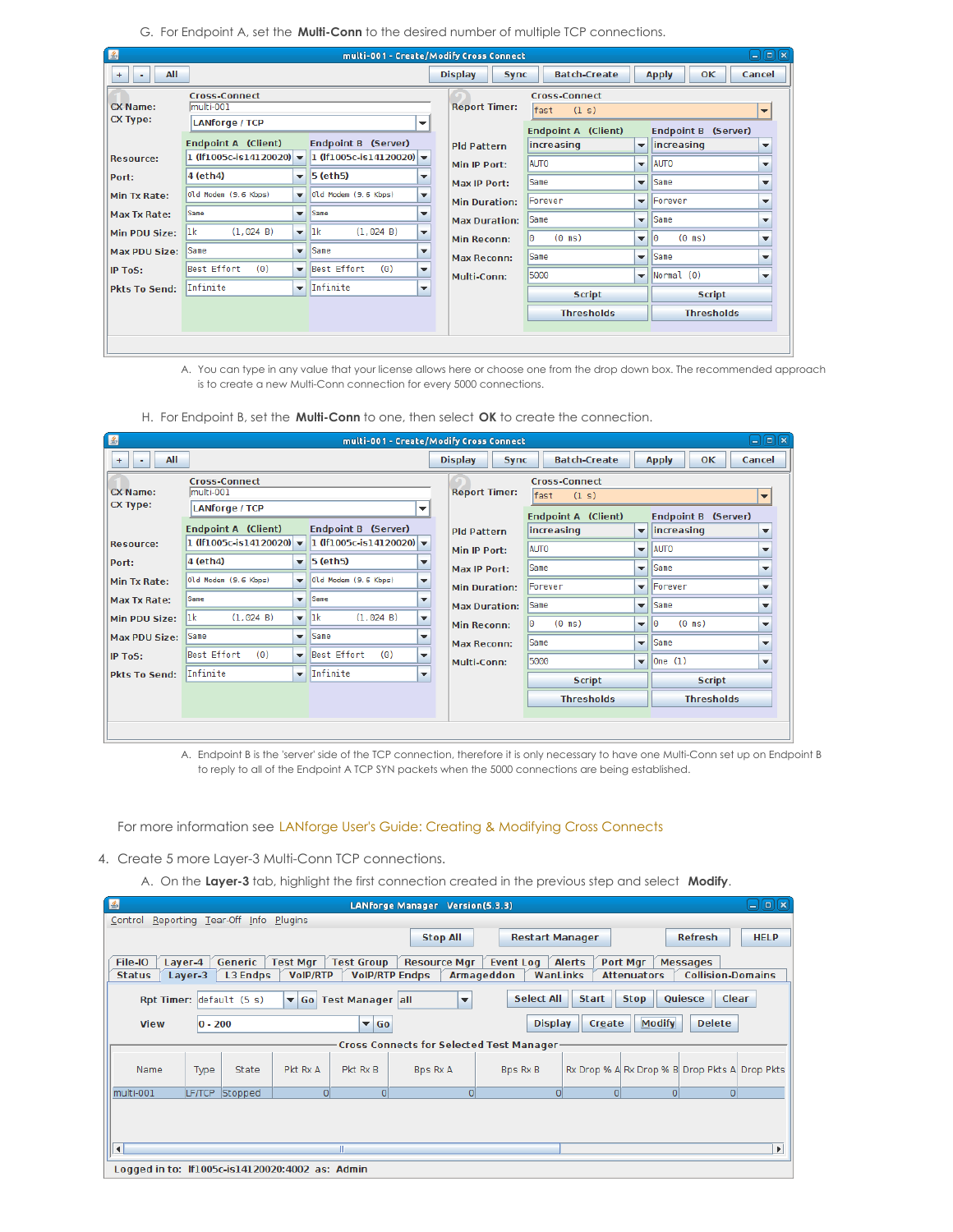B. Select the **Batch-Create** button.

| 圖                                  |                                             |                          |                                                     | multi-001 - Create/Modify Cross Connect |                        |                          | ÷                      | 同図                       |
|------------------------------------|---------------------------------------------|--------------------------|-----------------------------------------------------|-----------------------------------------|------------------------|--------------------------|------------------------|--------------------------|
| All<br>$+$<br>٠                    |                                             |                          |                                                     | <b>Display</b><br><b>Sync</b>           | <b>Batch-Create</b>    |                          | OК<br><b>Apply</b>     | Cancel                   |
|                                    | <b>Cross-Connect</b>                        |                          |                                                     |                                         | <b>Cross-Connect</b>   |                          |                        |                          |
| <b>CX Name:</b><br><b>CX Type:</b> | multi-001                                   |                          |                                                     | <b>Report Timer:</b>                    | fast<br>(1 s)          |                          |                        | $\overline{\phantom{a}}$ |
|                                    | <b>LANforge / TCP</b>                       |                          | $\overline{\phantom{a}}$                            |                                         | Endpoint A (Client)    |                          | Endpoint B (Server)    |                          |
|                                    | Endpoint A (Client)                         |                          | <b>Endpoint B (Server)</b>                          | <b>Pld Pattern</b>                      | increasing             | $\overline{\phantom{a}}$ | increasing             | $\overline{\phantom{a}}$ |
| <b>Resource:</b>                   | 1 (If1005c-is14120020) $\blacktriangledown$ |                          | 1 (If1005c-is14120020) $\blacktriangledown$         | Min IP Port:                            | <b>AUTO</b>            | $\overline{\phantom{a}}$ | <b>AUTO</b>            | $\overline{\phantom{a}}$ |
| Port:                              | 4 (eth4)                                    | ▼                        | $5$ (eth <sub>5</sub> )<br>$\overline{\phantom{a}}$ | Max IP Port:                            | Same                   | ▼                        | <i><b>Same</b></i>     | $\overline{\phantom{a}}$ |
| <b>Min Tx Rate:</b>                | Old Modem (9.6 Kbps)                        | $\overline{\phantom{a}}$ | Old Modem (9.6 Kbps)<br>$\overline{\phantom{a}}$    | <b>Min Duration:</b>                    | Forever                | $\overline{\phantom{a}}$ | Forever                | $\overline{\phantom{a}}$ |
| <b>Max Tx Rate:</b>                | Same                                        | $\overline{\phantom{a}}$ | <b>Same</b><br>$\overline{\phantom{a}}$             | <b>Max Duration:</b>                    | Same                   | $\overline{\phantom{a}}$ | Same                   | $\overline{\phantom{a}}$ |
| <b>Min PDU Size:</b>               | (1.024 B)<br>lık                            | $\mathbf{v}$             | ll1k<br>(1.024 B)<br>$\overline{\phantom{a}}$       | <b>Min Reconn:</b>                      | I٥<br>$(0 \text{ ms})$ | $\overline{\phantom{a}}$ | $(0 \text{ ms})$<br>10 | $\overline{\phantom{a}}$ |
| <b>Max PDU Size:</b>               | Same                                        | $\overline{\phantom{a}}$ | <b>Same</b><br>$\overline{\phantom{a}}$             | <b>Max Reconn:</b>                      | Same                   | $\overline{\phantom{a}}$ | <b>Same</b>            | $\overline{\phantom{a}}$ |
| IP ToS:                            | Best Effort<br>(0)                          | $\overline{\phantom{0}}$ | Best Effort<br>(0)<br>$\overline{\phantom{a}}$      | Multi-Conn:                             | 5000 (5,000)           | $\overline{\phantom{a}}$ | One(1)                 | $\overline{\phantom{a}}$ |
| <b>Pkts To Send:</b>               | <i>Infinite</i>                             | $\overline{\mathbf{v}}$  | Infinite<br>$\overline{\phantom{a}}$                |                                         | <b>Script</b>          |                          | <b>Script</b>          |                          |
|                                    |                                             |                          |                                                     |                                         | <b>Thresholds</b>      |                          | <b>Thresholds</b>      |                          |
|                                    |                                             |                          |                                                     |                                         |                        |                          |                        |                          |
|                                    |                                             |                          |                                                     |                                         |                        |                          |                        |                          |

|  |  |  |  | C. Set the Quantity to 5, and set Port Increment A and Port Increment B to 0 (zero) |  |  |  |  |  |
|--|--|--|--|-------------------------------------------------------------------------------------|--|--|--|--|--|
|--|--|--|--|-------------------------------------------------------------------------------------|--|--|--|--|--|

| 圖                |                                 |                   | Layer-3 Batch Creator: multi-001 |    | $\Box$ $\Box$ $\Box$ |
|------------------|---------------------------------|-------------------|----------------------------------|----|----------------------|
|                  |                                 |                   |                                  |    |                      |
|                  | multi-002, multi-003  multi-006 |                   |                                  |    |                      |
|                  | Endp-A Resources: 1, 1 1        |                   |                                  |    |                      |
|                  | Endp-B Resources: 1, 1 1        |                   |                                  |    |                      |
|                  | <b>Endp-A Ports:</b>            | eth4, $eth4$ eth4 |                                  |    |                      |
|                  | <b>Endp-B Ports:</b>            | eth5, eth5 eth5   |                                  |    |                      |
|                  | Endp-A IPs:                     | AUTO, AUTO  AUTO  |                                  |    |                      |
|                  | Endp-B IPs:                     | AUTO, AUTO  AUTO  |                                  |    |                      |
|                  |                                 |                   |                                  |    |                      |
| <b>Quantity:</b> |                                 | 5                 | <b>Number of Digits:</b>         | В. | <b>Zero Pad</b>      |
|                  | <b>Starting Name Suffix:</b>    | 001               | <b>Name Increment:</b>           | 1  |                      |
|                  | <b>Resource Increment A:</b>    | ١o                | <b>Resource Increment B:</b>     | ١o |                      |
|                  | <b>Port Increment A:</b>        | 10                | <b>Port Increment B:</b>         | 10 |                      |
|                  | <b>IP Addr Increment A:</b>     | ١o                | <b>IP Addr Increment B:</b>      | 10 |                      |
|                  | <b>IP-Port Increment A:</b>     | ı                 | <b>IP-Port Increment B:</b>      | ı  |                      |
|                  |                                 | <b>Apply</b>      | Close                            |    |                      |

D. Select the **Apply** button.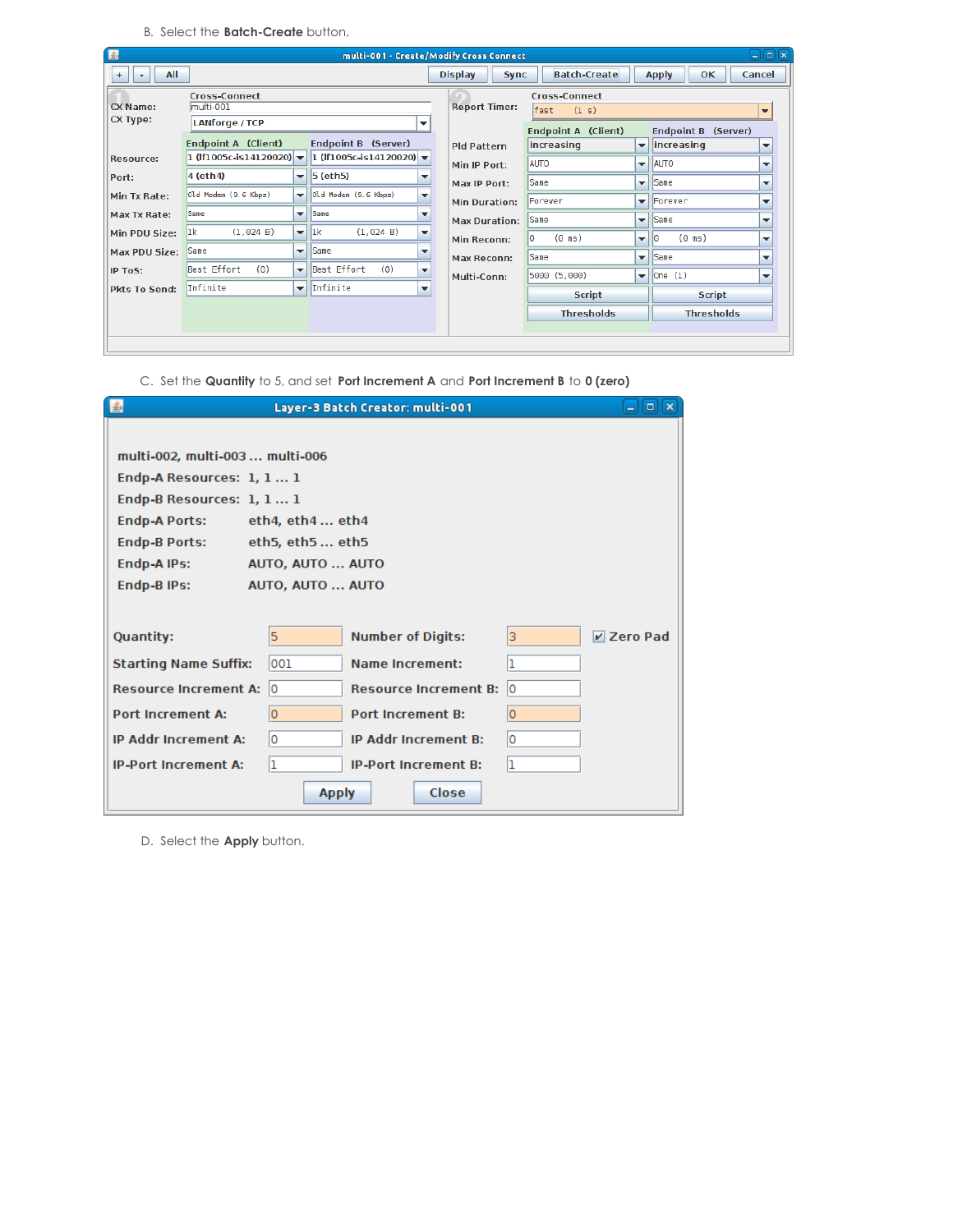E. Verify that six Multi-Conn TCP connections were created.

| 图                               |               |                          |                                                 |                         | LANforge Manager Version(5.3.3)          |                        |                             | fal<br>l se<br>اد                             |
|---------------------------------|---------------|--------------------------|-------------------------------------------------|-------------------------|------------------------------------------|------------------------|-----------------------------|-----------------------------------------------|
| Control Reporting Tear-Off Info |               |                          | Plugins                                         |                         |                                          |                        |                             |                                               |
|                                 |               |                          |                                                 |                         | <b>Stop All</b>                          | <b>Restart Manager</b> |                             | <b>Refresh</b><br><b>HELP</b>                 |
|                                 |               |                          |                                                 |                         |                                          |                        |                             |                                               |
| File-IO                         | Layer-4       | Generic                  | <b>Test Mgr</b>                                 | <b>Test Group</b>       | <b>Resource Mgr</b>                      | <b>Event Log</b>       | Port Mgr<br><b>Alerts</b>   | <b>Messages</b>                               |
| <b>Status</b>                   | Layer-3       | <b>L3 Endps</b>          | <b>VoIP/RTP</b>                                 | <b>VolP/RTP Endps</b>   |                                          | Armageddon<br>WanLinks | <b>Attenuators</b>          | <b>Collision-Domains</b>                      |
|                                 |               | Rpt Timer: default (5 s) |                                                 | ▼ Go Test Manager all   | $\overline{\phantom{a}}$                 | <b>Select All</b>      | <b>Start</b><br><b>Stop</b> | Clear<br>Quiesce                              |
| <b>View</b>                     | $ 0 - 200$    |                          |                                                 | $\blacktriangledown$ Go |                                          | <b>Display</b>         | Create                      | <b>Modify</b><br><b>Delete</b>                |
|                                 |               |                          |                                                 |                         | Cross Connects for Selected Test Manager |                        |                             |                                               |
| Name                            | Type          | State                    | Pkt Rx A                                        | Pkt Rx B                | Bps Rx A                                 | Bps Rx B               |                             | Rx Drop % A Rx Drop % B Drop Pkts A Drop Pkts |
| multi-001                       | LF/TCP        | Stopped                  | $\overline{0}$                                  | $\Omega$                | $\Omega$                                 | $\overline{0}$         | $\Omega$                    | $\Omega$<br>0                                 |
| multi-002                       | LF/TCP        | Stopped                  | 0                                               | 0                       | O                                        | 0                      | O                           | 0<br>$\Omega$                                 |
| multi-003                       | <b>LF/TCP</b> | Stopped                  | $\Omega$                                        | ol                      | 0                                        | $\Omega$               | 0                           | $\Omega$<br>$\Omega$                          |
| multi-004                       | LF/TCP        | Stopped                  | $\overline{0}$                                  | $\mathbf{0}$            | 0                                        | $\circ$                | 0                           | $\mathbf{O}$<br>0                             |
| multi-005                       | <b>LF/TCP</b> | Stopped                  | $\overline{0}$                                  | o                       | $\mathbf{O}$                             | $\circ$                | 0                           | 0<br>0                                        |
| multi-006                       | <b>LF/TCP</b> | Stopped                  | $\Omega$                                        | o                       | 0                                        | $\circ$                | $\Omega$                    | $\overline{0}$<br>$\mathbf{0}$                |
| $\left  \cdot \right $          |               |                          |                                                 | Ш                       |                                          |                        |                             | $\blacktriangleright$                         |
|                                 |               |                          | Logged in to: If1005c-is14120020:4002 as: Admin |                         |                                          |                        |                             |                                               |

For more information see LANforge User's Guide: Layer-3 [Endpoints](http://www.candelatech.com/lfgui_ug.php#endp) (FIRE)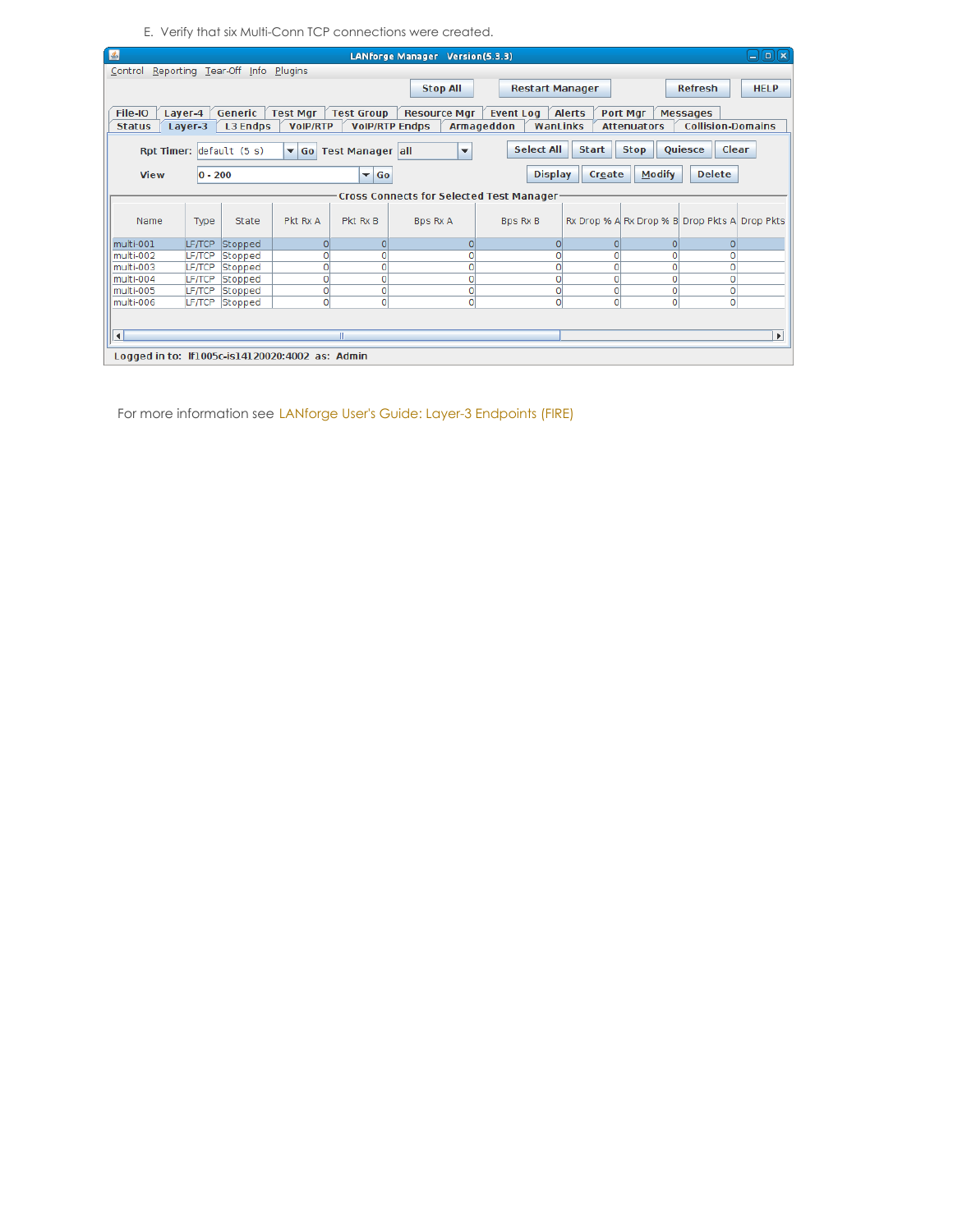## 5. Run traffic and verify results.

A. Highlight all six connections.

| $\vert \underline{\mathscr{L}} \vert$           |                |                                 |                 |                         | LANforge Manager Version(5.3.3)          |                        |                             | $\Box$ $\Box$ $\Box$                          |
|-------------------------------------------------|----------------|---------------------------------|-----------------|-------------------------|------------------------------------------|------------------------|-----------------------------|-----------------------------------------------|
| Control Reporting Tear-Off Info Plugins         |                |                                 |                 |                         |                                          |                        |                             |                                               |
|                                                 |                |                                 |                 |                         | <b>Stop All</b>                          | <b>Restart Manager</b> |                             | <b>Refresh</b><br><b>HELP</b>                 |
|                                                 |                |                                 |                 |                         |                                          |                        |                             |                                               |
| File-IO                                         | Layer-4        | Generic                         | <b>Test Mgr</b> | <b>Test Group</b>       | <b>Resource Mgr</b>                      | <b>Event Log</b>       | <b>Alerts</b><br>Port Mgr   | <b>Messages</b>                               |
| <b>Status</b>                                   | Layer-3        | <b>L3 Endps</b>                 | <b>VoIP/RTP</b> | <b>VolP/RTP Endps</b>   |                                          | Armageddon<br>WanLinks | <b>Attenuators</b>          | <b>Collision-Domains</b>                      |
|                                                 |                | <b>Rpt Timer:</b> default (5 s) |                 | ▼ Go Test Manager all   | $\overline{\phantom{a}}$                 | <b>Select All</b>      | <b>Start</b><br><b>Stop</b> | <b>Quiesce</b><br>Clear                       |
| <b>View</b>                                     | $ 0 - 200$     |                                 |                 | $\blacktriangledown$ Go |                                          | <b>Display</b>         | Create                      | <b>Modify</b><br><b>Delete</b>                |
|                                                 |                |                                 |                 |                         | Cross Connects for Selected Test Manager |                        |                             |                                               |
| Name                                            | Type           | State                           | Pkt Rx A        | Pkt Rx B                | <b>Bps Rx A</b>                          | Bps Rx B               |                             | Rx Drop % A Rx Drop % B Drop Pkts A Drop Pkts |
| multi-001                                       | <b>LF/TCP</b>  | Stopped                         | $\Omega$        | $\Omega$                | O                                        | $\Omega$               | $\Omega$                    | $\Omega$<br>$\Omega$                          |
| multi-002                                       | <b>ILF/TCP</b> | Stopped                         | $\circ$         | $\Omega$                |                                          | $\Omega$               | $\Omega$                    | $\Omega$<br>$\Omega$                          |
| multi-003                                       | <b>LF/TCP</b>  | Stopped                         | $\Omega$        | $\Omega$                |                                          |                        | $\Omega$                    | $\Omega$<br>$\Omega$                          |
| multi-004                                       | <b>LF/TCP</b>  | Stopped                         | $\Omega$        | $\overline{0}$          |                                          |                        | $\Omega$                    | $\Omega$<br>$\Omega$                          |
| multi-005                                       | <b>LF/TCP</b>  | Stopped                         | $\overline{0}$  | $\Omega$                | $\Omega$                                 | $\circ$                | $\Omega$                    | $\overline{0}$<br>$\Omega$                    |
| multi-006                                       | <b>LF/TCP</b>  | Stopped                         | $\Omega$        | $\overline{0}$          | $\Omega$                                 | $\Omega$               | $\Omega$                    | $\Omega$<br>$\Omega$                          |
|                                                 |                |                                 |                 |                         |                                          |                        |                             |                                               |
| $\left  \cdot \right $                          |                |                                 |                 | Ш                       |                                          |                        |                             | Þ.                                            |
| Logged in to: If1005c-is14120020:4002 as: Admin |                |                                 |                 |                         |                                          |                        |                             |                                               |

B. Select the **Start** button

| $\left  \frac{d}{2} \right $                    |                    |                                 |                                    |                                            | LANforge Manager Version(5.3.3)                 |                                            |                |                                |                                               | $\Box$<br>е           |
|-------------------------------------------------|--------------------|---------------------------------|------------------------------------|--------------------------------------------|-------------------------------------------------|--------------------------------------------|----------------|--------------------------------|-----------------------------------------------|-----------------------|
| Control Reporting Tear-Off Info Plugins         |                    |                                 |                                    |                                            |                                                 |                                            |                |                                |                                               |                       |
|                                                 |                    |                                 |                                    |                                            | <b>Stop All</b>                                 | <b>Restart Manager</b>                     |                |                                | <b>Refresh</b>                                | <b>HELP</b>           |
| File-IO<br><b>Status</b>                        | Layer-4<br>Layer-3 | Generic<br><b>L3 Endps</b>      | <b>Test Mgr</b><br><b>VoIP/RTP</b> | <b>Test Group</b><br><b>VolP/RTP Endps</b> | <b>Resource Mgr</b>                             | <b>Event Log</b><br>WanLinks<br>Armageddon | <b>Alerts</b>  | Port Mgr<br><b>Attenuators</b> | <b>Messages</b><br><b>Collision-Domains</b>   |                       |
|                                                 |                    |                                 |                                    |                                            |                                                 |                                            |                |                                |                                               |                       |
|                                                 |                    | <b>Rpt Timer:</b> default (5 s) | $\blacktriangledown$               | <b>Go Test Manager all</b>                 | ▼                                               | Select All                                 | <b>Start</b>   | <b>Stop</b>                    | <b>Oujesce</b><br>Clear                       |                       |
| <b>View</b>                                     | $ 0 - 200$         |                                 |                                    | $\blacktriangledown$ Go                    |                                                 | <b>Display</b>                             | Create         | <b>Modify</b>                  | <b>Delete</b>                                 |                       |
|                                                 |                    |                                 |                                    |                                            | <b>Cross Connects for Selected Test Manager</b> |                                            |                |                                |                                               |                       |
| Name                                            | Type               | State                           | Pkt Rx A                           | Pkt Rx B                                   | <b>Bps Rx A</b>                                 | <b>Bps Rx B</b>                            |                |                                | Rx Drop % A Rx Drop % B Drop Pkts A Drop Pkts |                       |
| multi-001                                       | LF/TCP             | Run                             | 966,616                            | 972,843                                    | 46.927.611                                      | 47,012,605                                 | $\Omega$       | n                              | $\Omega$                                      |                       |
| multi-002                                       | LF/TCP             | Run                             | 975,233                            | 976,506                                    | 47,150,075                                      | 47,350,229                                 | $\Omega$       |                                | $\Omega$                                      |                       |
| multi-003                                       | <b>LF/TCP</b>      | Run                             | 971.641                            | 976,080                                    | 47.087.849                                      | 47.256.566                                 | $\Omega$       |                                | $\circ$                                       |                       |
| multi-004                                       | <b>LETTCP</b>      | Run                             | 972.768                            | 973.387                                    | 47.058.671                                      | 47.088.616                                 | $\Omega$       | $\Omega$                       | $\overline{0}$                                |                       |
| multi-005                                       | <b>LF/TCP</b>      | Run                             | 967.832                            | 975.218                                    | 47.047.707                                      | 47.177.471                                 | $\overline{0}$ | 0                              | $\overline{0}$                                |                       |
| multi-006                                       | LF/TCP             | Run                             | 963,246                            | 967.196                                    | 46,653,686                                      | 46,872,712                                 | $\Omega$       | $\Omega$                       | $\Omega$                                      |                       |
|                                                 |                    |                                 |                                    |                                            |                                                 |                                            |                |                                |                                               |                       |
| $\left  \cdot \right $                          |                    |                                 |                                    | III.                                       |                                                 |                                            |                |                                |                                               | $\blacktriangleright$ |
| Logged in to: If1005c-is14120020:4002 as: Admin |                    |                                 |                                    |                                            |                                                 |                                            |                |                                |                                               |                       |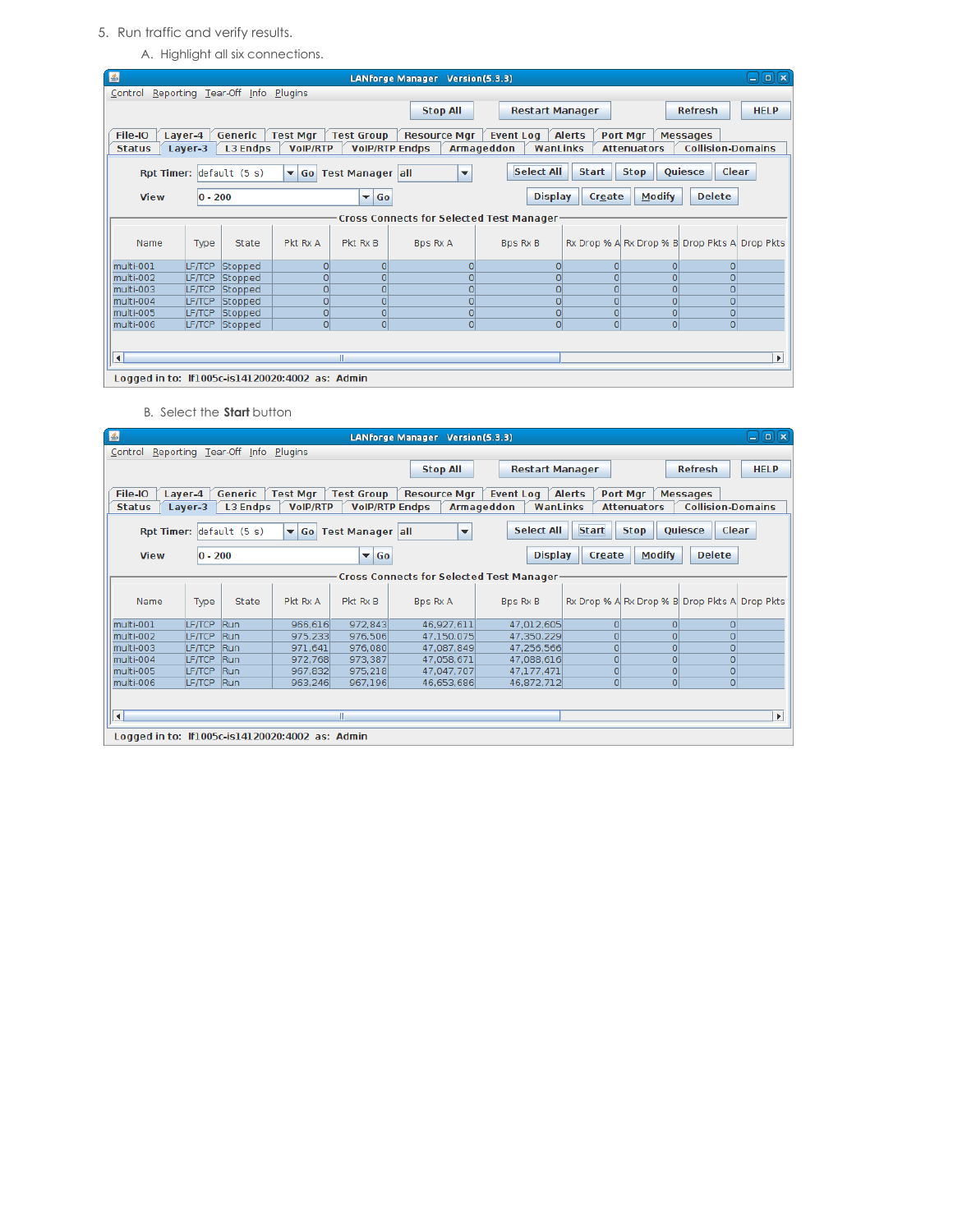C. Go to the **L3 Endps** tab to verify that all 30,000 connections are running.

| 国                      |                                                 |                                |                   |                       | LANforge Manager Version(5.3.3)           |                          |                   |                |                |                        |                    |                                |                    | $\Box$ eix               |
|------------------------|-------------------------------------------------|--------------------------------|-------------------|-----------------------|-------------------------------------------|--------------------------|-------------------|----------------|----------------|------------------------|--------------------|--------------------------------|--------------------|--------------------------|
|                        | Control Reporting Tear-Off Info Plugins         |                                |                   |                       |                                           |                          |                   |                |                |                        |                    |                                |                    |                          |
|                        |                                                 |                                |                   |                       |                                           | <b>Stop All</b>          |                   |                |                | <b>Restart Manager</b> |                    |                                | <b>Refresh</b>     | <b>HELP</b>              |
|                        |                                                 |                                |                   |                       |                                           |                          |                   |                |                |                        |                    |                                |                    |                          |
| File-IO<br>Laver-4     | Generic                                         | <b>Test Mar</b>                | <b>Test Group</b> |                       | <b>Resource Mgr</b>                       |                          | <b>Event Log</b>  | <b>Alerts</b>  |                | <b>Port Mar</b>        | <b>Messages</b>    |                                |                    |                          |
| <b>Status</b>          | <b>L3 Endps</b><br>Layer-3                      | <b>VoIP/RTP</b>                |                   | <b>VolP/RTP Endps</b> |                                           |                          | <b>Armageddon</b> |                |                | WanLinks               | <b>Attenuators</b> |                                |                    | <b>Collision-Domains</b> |
|                        |                                                 |                                |                   |                       |                                           |                          |                   |                |                |                        |                    |                                |                    |                          |
| Min PDU Size AUTO      |                                                 | Go<br>$\overline{\phantom{a}}$ |                   | Max PDU Size Same     |                                           | $\overline{\phantom{0}}$ | Go                |                | <b>Start</b>   | <b>Stop</b>            |                    | Quiesce                        | Clear              |                          |
| <b>MIN Tx Rate</b>     | New Modem (56 Kbps)                             | Go<br>▼∣                       |                   | <b>MAX Tx Rate</b>    | Same                                      | $\overline{\phantom{a}}$ | Go                |                |                |                        |                    |                                |                    |                          |
|                        |                                                 |                                |                   |                       |                                           |                          |                   |                |                |                        |                    | Create   Modify   Batch Modify |                    | <b>Delete</b>            |
| <b>View</b>            | $ 0 - 400$                                      | Go<br>$\blacktriangledown$     |                   |                       |                                           |                          |                   | <b>Display</b> |                |                        |                    |                                |                    |                          |
|                        |                                                 |                                |                   |                       |                                           |                          |                   |                |                |                        |                    |                                |                    |                          |
|                        |                                                 |                                |                   |                       |                                           | <b>All Endpoints</b>     |                   |                |                |                        |                    |                                |                    |                          |
|                        |                                                 |                                |                   |                       |                                           |                          |                   | <b>RX</b>      |                |                        |                    |                                |                    | <b>CX</b>                |
| <b>Tx Bytes</b>        | <b>Rx Bytes</b>                                 | Replays                        | <b>TCP Rtx</b>    |                       | Dup Pkts Rx Dup % 000 Pkts Rx 000 % Wrong |                          |                   | Dev            |                | CRC Fail               | RX BER             |                                | CX Active CX Estab | Estab/s                  |
| 2.168.671.232          | 2.165.875.712                                   | $\Omega$                       | $\overline{0}$    | $\Omega$              | $\Omega$                                  | $\Omega$                 |                   | $\Omega$       | $\Omega$       | $\Omega$               | 0                  | 5.000                          | 5.000              | $\overline{O}$           |
| 2,168,355,840          | 2.169.897.984                                   | $\overline{0}$                 | $\overline{0}$    | $\overline{0}$        | $\Omega$                                  | $\Omega$                 |                   | $\overline{0}$ | $\overline{0}$ | $\overline{0}$         | 0                  | 5.000                          | 5.000              | $\overline{0}$           |
| 2.173.019.136          | 2.170.444.800                                   | $\Omega$                       | $\overline{0}$    | $\overline{O}$        | $\overline{0}$                            | $\overline{0}$           |                   | $\overline{0}$ | $\overline{0}$ | $\overline{O}$         | 0                  | 5.000                          | 5.000              | $\overline{0}$           |
| 2,173,028,352          | 2,173,854,720                                   | $\overline{0}$                 | $\overline{0}$    | $\overline{0}$        | $\Omega$                                  | $\Omega$                 |                   | $\overline{0}$ | $\Omega$       | $\overline{0}$         | 0                  | 5.000                          | 5,000              | $\overline{O}$           |
| 2,172,618,752          | 2,169,956,352                                   | $\overline{0}$                 | $\Omega$          | $\overline{0}$        | $\overline{0}$                            | $\Omega$                 |                   | $\overline{0}$ | $\overline{0}$ | $\overline{0}$         | 0                  | 5,000                          | 5,000              | $\overline{0}$           |
| 2,173,020,160          | 2,177,105,920                                   | $\overline{0}$                 | $\overline{0}$    | $\Omega$              | $\overline{0}$                            | $\overline{0}$           |                   | $\overline{0}$ | $\overline{0}$ | $\overline{0}$         | 0                  | 5.000                          | 5.000              | $\overline{0}$           |
| 2,170,354,688          | 2,168,975,360                                   | 0                              | $\overline{0}$    | $\Omega$              | $\overline{0}$                            | $\overline{0}$           |                   | $\overline{0}$ | $\overline{0}$ | $\overline{0}$         | 0                  | 5,000                          | 5,000              | $\overline{0}$           |
| 2,170,106,880          | 2,170,354,688                                   | $\overline{0}$                 | $\Omega$          | $\Omega$              | $\Omega$                                  | $\overline{0}$           |                   | $\overline{0}$ | $\overline{0}$ | $\overline{0}$         | 0                  | 5.000                          | 5,000              | $\overline{O}$           |
| 2,172,047,360          | 2,167,830,528                                   | $\overline{0}$                 | $\Omega$          | $\overline{0}$        | $\overline{0}$                            | $\Omega$                 |                   | $\overline{0}$ | $\Omega$       | $\overline{0}$         | 0                  | 5.000                          | 5,000              | $\overline{0}$           |
| 2.168.659.968          | 2.171.337.728                                   | $\overline{0}$                 | $\overline{0}$    | $\Omega$              | $\Omega$                                  | $\Omega$                 |                   | $\Omega$       | $\Omega$       | $\Omega$               | 0                  | 5.000                          | 5.000              | $\mathsf{o}$             |
| 2,167,525,376          | 2,160,612,352                                   | 0                              | $\overline{0}$    | $\Omega$              | $\overline{0}$                            | $\Omega$                 |                   | $\overline{0}$ | $\overline{0}$ | $\circ$                | 0                  | 5.000                          | 5,000              | $\overline{0}$           |
| 2,164,663,296          | 2.168.122.368                                   | $\overline{0}$                 | $\overline{0}$    | $\overline{0}$        | $\overline{0}$                            | $\overline{0}$           |                   | $\overline{0}$ | $\Omega$       | $\overline{0}$         | $\Omega$           | 5,000                          | 5,000              | $\overline{0}$           |
|                        |                                                 |                                |                   |                       |                                           |                          |                   |                |                |                        |                    |                                |                    |                          |
|                        |                                                 |                                |                   |                       |                                           |                          |                   |                |                |                        |                    |                                |                    |                          |
|                        |                                                 |                                |                   |                       |                                           |                          |                   |                |                |                        |                    |                                |                    |                          |
|                        |                                                 |                                |                   |                       |                                           |                          |                   |                |                |                        |                    |                                |                    |                          |
|                        |                                                 |                                |                   |                       |                                           |                          |                   |                |                |                        |                    |                                |                    |                          |
|                        |                                                 |                                |                   |                       |                                           | $\mathbb{R}$             |                   |                |                |                        |                    |                                |                    |                          |
| $\left  \cdot \right $ |                                                 |                                |                   |                       |                                           |                          |                   |                |                |                        |                    |                                |                    | $\blacktriangleright$    |
|                        | Logged in to: If1005c-is14120020:4002 as: Admin |                                |                   |                       |                                           |                          |                   |                |                |                        |                    |                                |                    |                          |

D. Or, go to the **Port Mgr** tab, and sniff one of the ports while the **Multi-Conn TCP** connections are running.

| $\left  \frac{d}{2} \right $ |   |          |                                                 |                 |                          |                      |               | LANforge Manager Version(5.3.3)                    |                       |                   |                        |                          |                     |                                         | $\Box$ e $\bm{\kappa}$ |
|------------------------------|---|----------|-------------------------------------------------|-----------------|--------------------------|----------------------|---------------|----------------------------------------------------|-----------------------|-------------------|------------------------|--------------------------|---------------------|-----------------------------------------|------------------------|
|                              |   |          | Control Reporting Tear-Off Info Plugins         |                 |                          |                      |               |                                                    |                       |                   |                        |                          |                     |                                         |                        |
|                              |   |          |                                                 |                 |                          |                      |               |                                                    | <b>Stop All</b>       |                   | <b>Restart Manager</b> |                          | <b>Refresh</b>      |                                         | <b>HELP</b>            |
|                              |   |          |                                                 |                 |                          |                      |               |                                                    |                       |                   |                        |                          |                     |                                         |                        |
| File-IO                      |   | Laver-4  | Generic                                         | <b>Test Mar</b> |                          | <b>Test Group</b>    |               | <b>Resource Mar</b>                                | <b>Event Log</b>      | <b>Alerts</b>     | <b>Port Mar</b>        | <b>Messages</b>          |                     |                                         |                        |
| <b>Status</b>                |   | Layer-3  | <b>L3 Endps</b>                                 |                 | <b>VolP/RTP</b>          |                      |               | <b>VoIP/RTP Endps</b>                              | Armageddon            |                   | WanLinks               | <b>Attenuators</b>       |                     | <b>Collision-Domains</b>                |                        |
|                              |   |          | Disp: 192.168.100.133:0.0                       |                 |                          | <b>Sniff Packets</b> |               |                                                    | <b>Clear Counters</b> | <b>Reset Port</b> |                        | <b>Delete</b>            |                     |                                         |                        |
|                              |   |          | <b>Rpt Timer:</b> medium (8 s)                  |                 | $\overline{\phantom{a}}$ |                      |               |                                                    | <b>View Details</b>   | Create            |                        | <b>Modify</b>            | <b>Batch Modify</b> |                                         |                        |
|                              |   |          |                                                 |                 |                          | <b>Apply</b>         |               |                                                    |                       |                   |                        |                          |                     |                                         |                        |
|                              |   |          |                                                 |                 |                          |                      |               | All Ethernet Interfaces (Ports) for all Resources. |                       |                   |                        |                          |                     |                                         |                        |
| Port                         |   | Pha Down | IP                                              |                 | <b>SEC</b>               | Alias                | Parent<br>Dev | <b>RX Bytes</b>                                    | <b>RX Pkts</b>        | Pps RX            | bps RX                 | <b>TX Bytes</b>          | <b>TX Pkts</b>      | Pps TX                                  | bps                    |
| 1.1.0                        | п |          | 192.168.100.1450                                |                 |                          | eth <sub>0</sub>     |               | 23,461,784                                         | 229,340               | 30 <sup>1</sup>   | 30,642                 | 249,569,158              | 255,318             | 42                                      | $330 -$                |
| 1.1.1                        |   |          | 0.0.0.0                                         |                 |                          | eth1                 |               |                                                    |                       |                   |                        |                          |                     |                                         |                        |
| 1.1.2                        |   |          | 0.0.0.0                                         |                 |                          | eth <sub>2</sub>     |               |                                                    | 0                     | O                 | O                      |                          |                     |                                         |                        |
| 1.1.3                        |   |          | 0.0.0.0                                         |                 |                          | eth3                 |               |                                                    |                       |                   |                        |                          |                     |                                         |                        |
| 1.1.4                        |   |          | 172.16.0.102                                    |                 |                          | eth4                 |               | 19,487,445                                         | 33,333,               |                   | 69,796 327,00          | 19,498,153               | 33,231,             | 69,478 326,8                            |                        |
| 1.1.5                        |   |          | 172.16.0.103                                    | lo              |                          | eth <sub>5</sub>     |               | 19.498.153                                         | 33.231                |                   |                        | 69.483 327.00 19.487.446 | 33.333              | 69,812 327, $\left( \mathbf{v} \right)$ |                        |
| $\left  \cdot \right $       |   |          |                                                 |                 |                          |                      |               |                                                    |                       |                   |                        |                          |                     |                                         |                        |
|                              |   |          | Logged in to: If1005c-is14120020:4002 as: Admin |                 |                          |                      |               |                                                    |                       |                   |                        |                          |                     |                                         |                        |

A. **NOTE**: You will need a lot of memory to run a Wireshark capture on 30,000 connections. It is probably best to stop all connections, set up the Wireshark capture, start all connections and let them run for 30 seconds to 1 minute before stopping them all, then stop the Wireshark capture and wait for it to process all those packets!